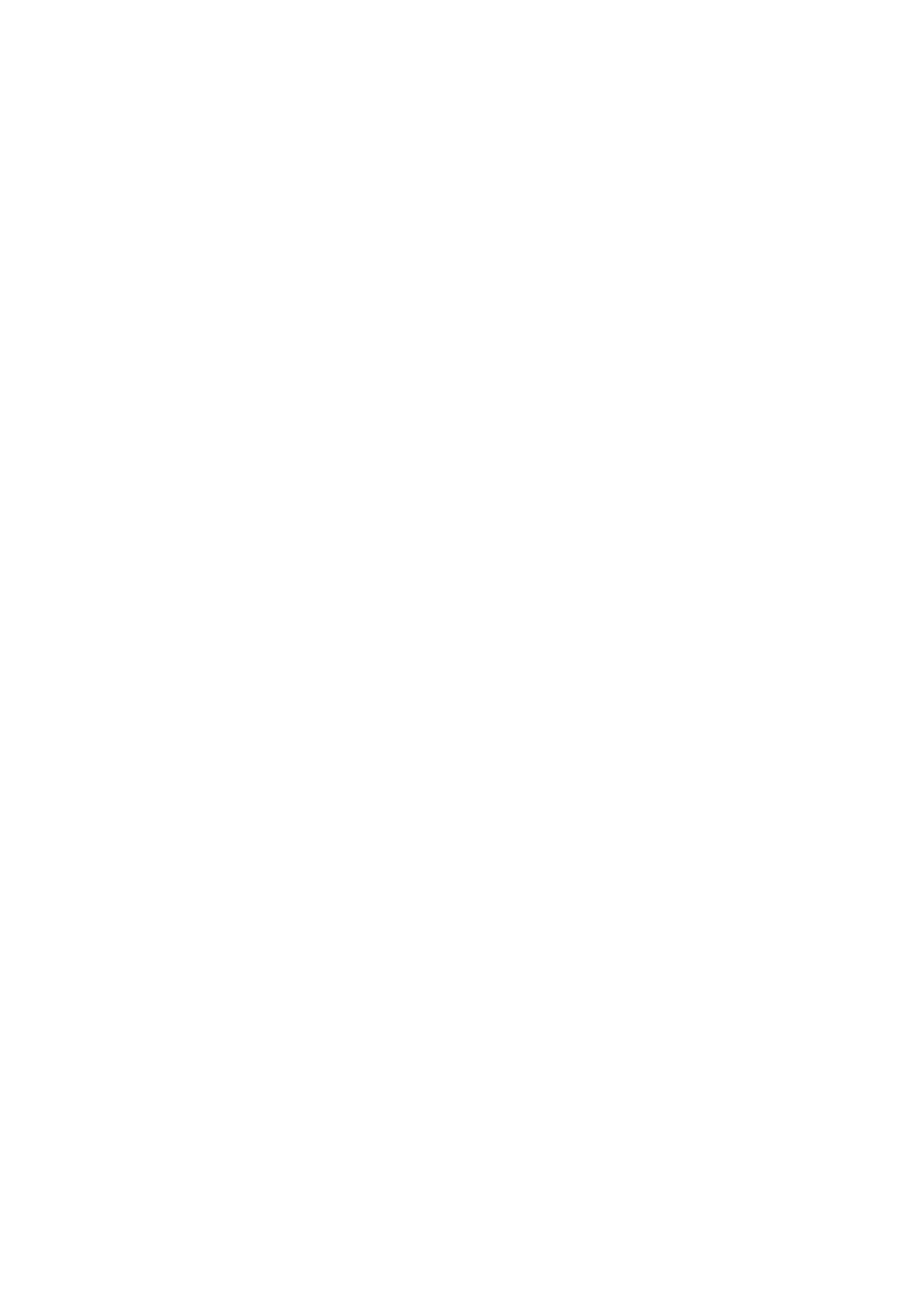# **EUROPEAN UNIVERSITY INSTITUTE, FLORENCE DEPARTMENT OF ECONOMICS**

*Insulation Impossible: Fiscal Spillovers in a Monetary Union* 

**RUSSELL COOPER,** 

**HUBERT KEMPF**

**and** 

**DAN PELED**

EUI Working Paper **ECO** 2010/20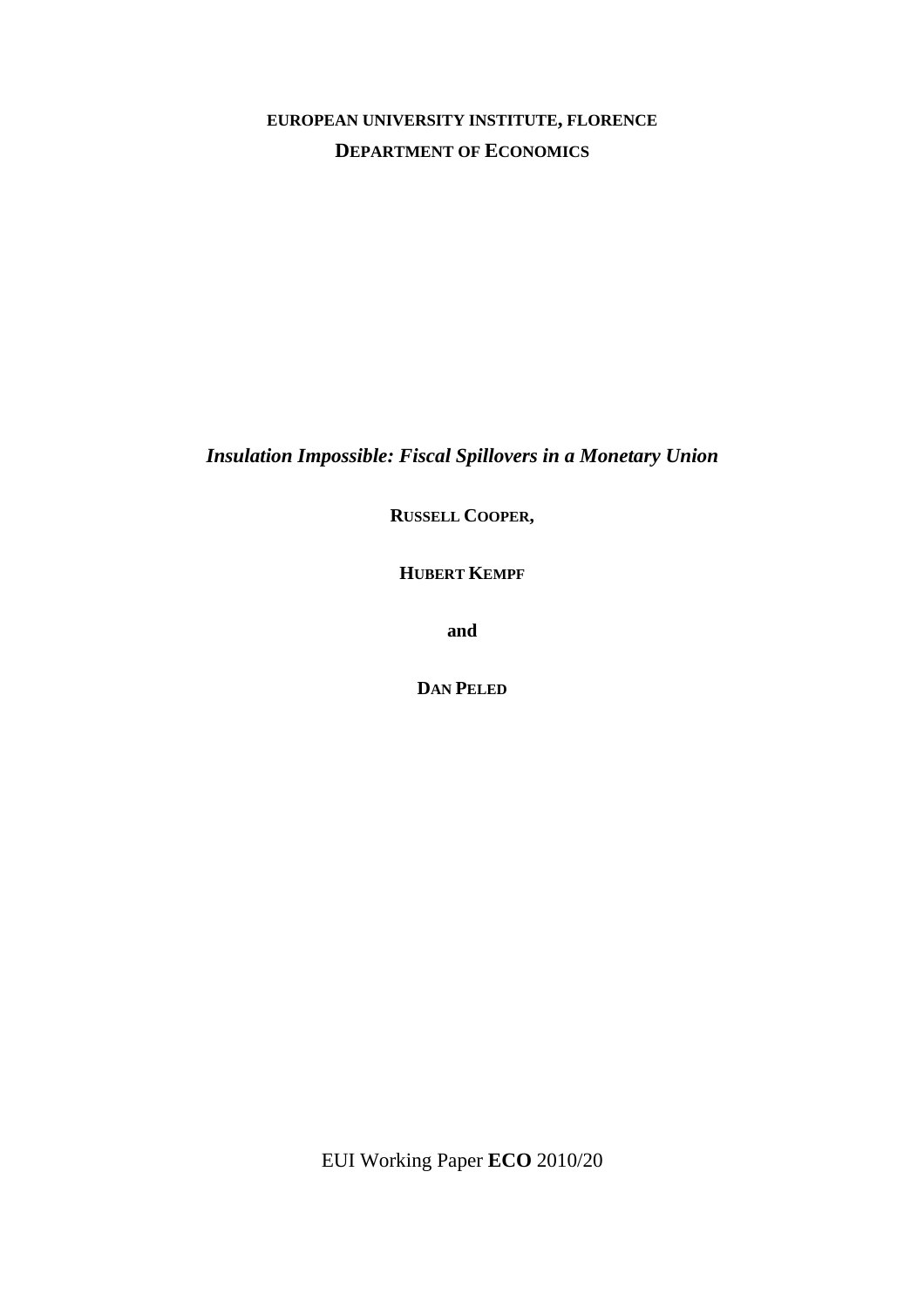This text may be downloaded for personal research purposes only. Any additional reproduction for other purposes, whether in hard copy or electronically, requires the consent of the author(s), editor(s). If cited or quoted, reference should be made to the full name of the author(s), editor(s), the title, the working paper or other series, the year, and the publisher.

ISSN 1725-6704

© 2010 Russell Cooper, Hubert Kempf and Dan Peled

Printed in Italy European University Institute Badia Fiesolana I – 50014 San Domenico di Fiesole (FI) Italy [www.eui.eu](http://www.eui.eu/)  [cadmus.eui.eu](http://www.eui.eu/)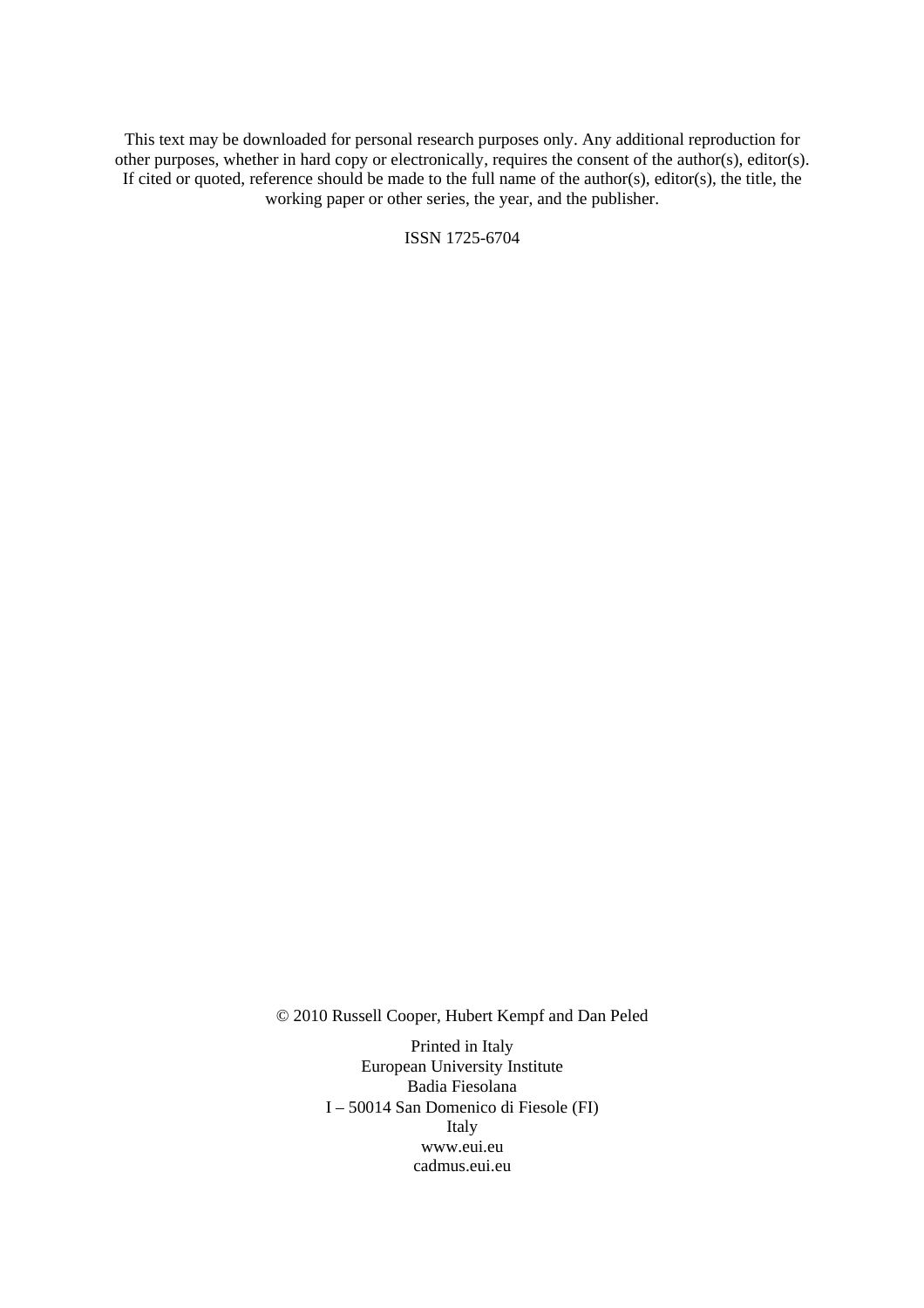# Insulation Impossible: Fiscal Spillovers in a Monetary Union<sup>∗</sup>

Russell Cooper<sup>†</sup> Hubert Kempf<sup>‡</sup> and Dan Peled<sup>§</sup>

April 3, 2010

#### **Abstract**

This paper studies fiscal spillovers in a monetary union. The focus of the analysis is on the interaction between the fiscal policy of member countries (regions) and the central monetary authority. When capital markets are integrated, the fiscal policy of one country will influence equilibrium wages and interest rates. Thus there are fiscal spillovers within a federation. The magnitude and direction of these spillovers, in particular the presence of a crowding out effect, can be influenced by the choice of monetary policy rules. We find that there does not exist a monetary policy rule which completely insulates agents in one region from fiscal policy in another. Some familiar policy rules, such as pegging an interest rate, can provide partial insulation.

# **1 Introduction**

This paper studies fiscal spillovers in a monetary union. The focus of the analysis is the interaction between the effects of fiscal policy of member countries and the monetary rule chosen by the common central bank.

A gain from the integration of capital markets between countries is a more efficient allocation of capital across economies. But, at the same time, integration implies that the fiscal policy of one country will impact agents in all countries through relative prices. This may occur in the usual practice of fiscal policy. These spillovers are more apparent during times of fiscal crises, such as the difficult situation of Greece in early 2010.

Given these spillovers, we ask whether there exists a monetary policy rule that insulates agents in one region from the effects of fiscal policy in another. Our main finding is that such insulation is impossible.

<sup>∗</sup>Russell Cooper is grateful to the NSF for financial support and to seminar participants at the University of Texas, the Bank of Canada, the Federal Reserve Bank of Cleveland, the Federal Reserve Bank of Dallas, the Federal Reserve Bank of Kansas City, the Federal Reserve Bank of San Francisco, the Banque de France, T2M 2009 Meeting (Strasbourg), European Central Bank, University of Bern, Cardiff Business School, the University of Melbourne, Bocconi, University, the University of California at Davis, the Banco de Espana conference on "Interactions between Monetary and Fiscal Policy", the Einaudi Institute for Economics and Finance and the Universidad de San Andres for comments and suggestions.

<sup>†</sup>Department of Economics, European University Institute, Florence Italy and Department of Economics, University of Texas, Austin, TX. 78712, russellcoop@gmail.com

<sup>‡</sup>Banque de France and Paris School of Economics, kempf@univ-paris1.fr

<sup>§</sup>Department of Economics, University of Haifa, Haifa 31905, Israel, dpeled@econ.haifa.ac.il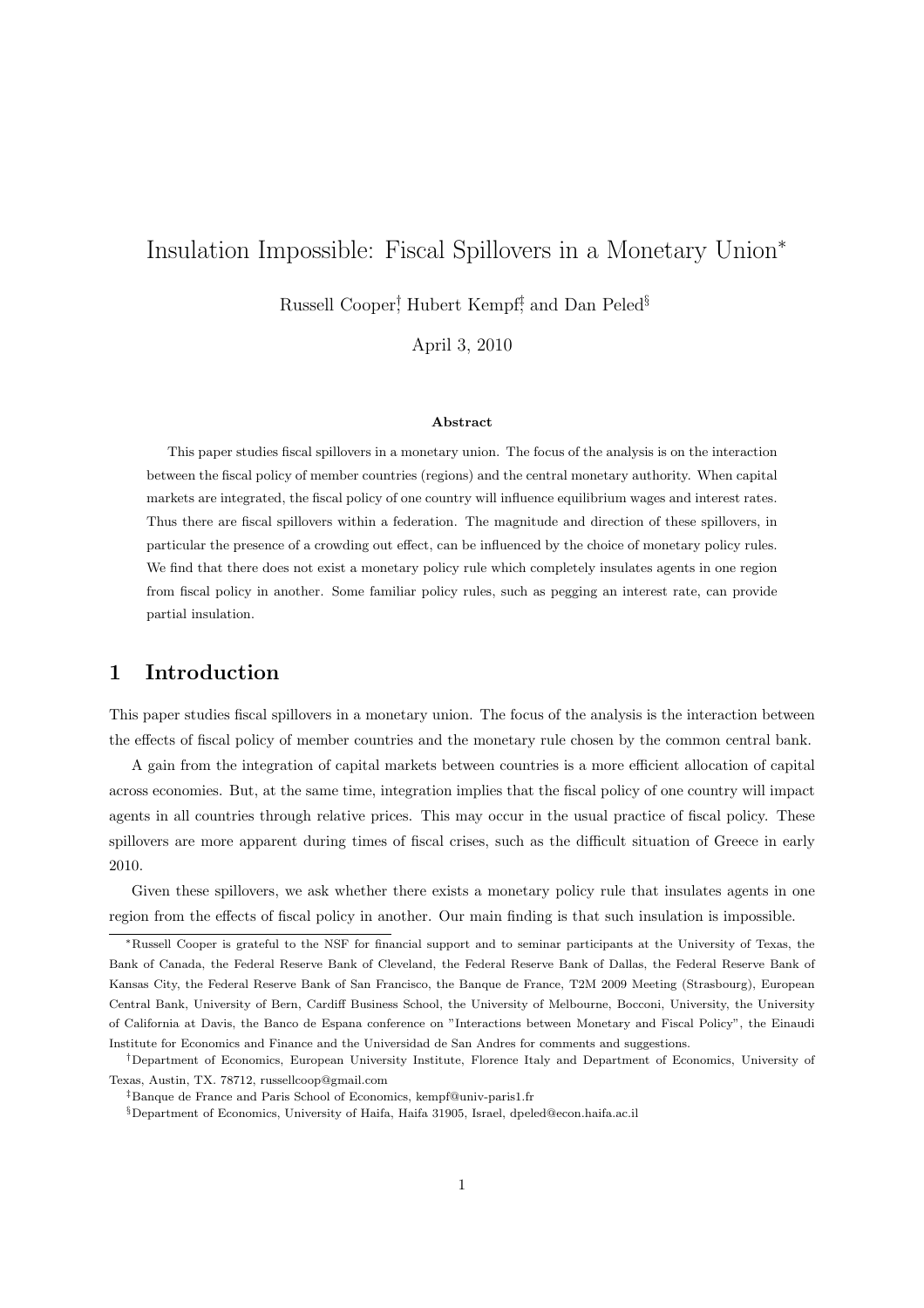This paper is partly motivated by recent experience within the European Monetary Union. This is a leading example of a federation in which member states conduct independent fiscal policies yet there is a single central bank.

Recent events make clear the presence of fiscal spillovers. The difficult fiscal situation of several countries of the EMU, such as Greece, Spain and Portugal, resulted in a severe depreciation of the euro and increased interest rate spreads in the first term of 2010, illustrating that fiscal spillovers are at work within the EMU.

One way to deal with these fiscal spillovers is through the coordination of fiscal policy between the various policymakers active in the monetary union. Alternatively, working through the institutional design of the union, countries will attempt to insulate their economies from the fiscal policies of others.

Of course, these spillovers were anticipated at the creation of the EMU. For various reasons, in particular the pressures of national constituencies, the second option of insulation was chosen. There is no significant European budget, able to make cross-border transfers. Article 105b of the Maastricht treaty (1993) forbid any direct transfer between two public authorities. The Amsterdam Treaty included a Stability and Growth Pact, with the aim of severely limiting the capacity of a national fiscal authority to create deficit. In addition, the European Central Bank, the sole supranational authority existing in the eurozone, is probably the most independent central bank in the world, its independence being guaranteed by international Treaties ratified by twenty-seven countries.

Yet, despite these provisions expressing a common desire to insulate the rest of the union from profligate fiscal policy adopted by one member country, the outcome since the creation of the euro in 1999 has not met this goal. The Stability and Growth Pact has been vastly relaxed in 2005, and the Greek debacle constrained the European ministers of Finance to state that Greece would not be allowed to default on its public debt, but without being precise on their commitment to help Greece. The ECB itself attempted to reassure markets on the credibility of the Greek adjustment program. In other words, the monetary stance to be followed in the eurozone is a key element for the capacity of heavily indebted European countries to restore their public finances. Our paper is a theoretical attempt to reflect on the difficult situation of the eurozone and understand why a Union's central bank cannot guarantee fiscal insulation.

The analysis is part of a more general issue of bailout. Within any federation, member countries have a desire to spread their tax burden onto others. This might arise through a bailout of regional obligations by a central entity, either a monetary authority, as in Cooper, Kempf, and Peled (2008), or a Treasury, as in Cooper, Kempf, and Peled (2010).

Beyond these explicit bailouts, there are more subtle channels of interaction across countries within a federation. These linkages arise in two forms. First, the debt policies of large regions may impact equilibrium prices, which we term "fiscal spillover". Second, depending on the monetary rule in place, debt policy may elicit a response by the monetary authority. If, for example, the central bank responds to variations in prices, then fiscal spillovers create a dependence of monetary policy on regional fiscal policy. This response might not be termed a "bailout" since any reaction of the monetary authority appears to be part of the normal operating procedure of the central bank. Thus our analysis highlights the inescapable interplay between fiscal policy and monetary rules. The choice of monetary policy rules will impact on the conduct and consequences of fiscal policy by governments within a federation.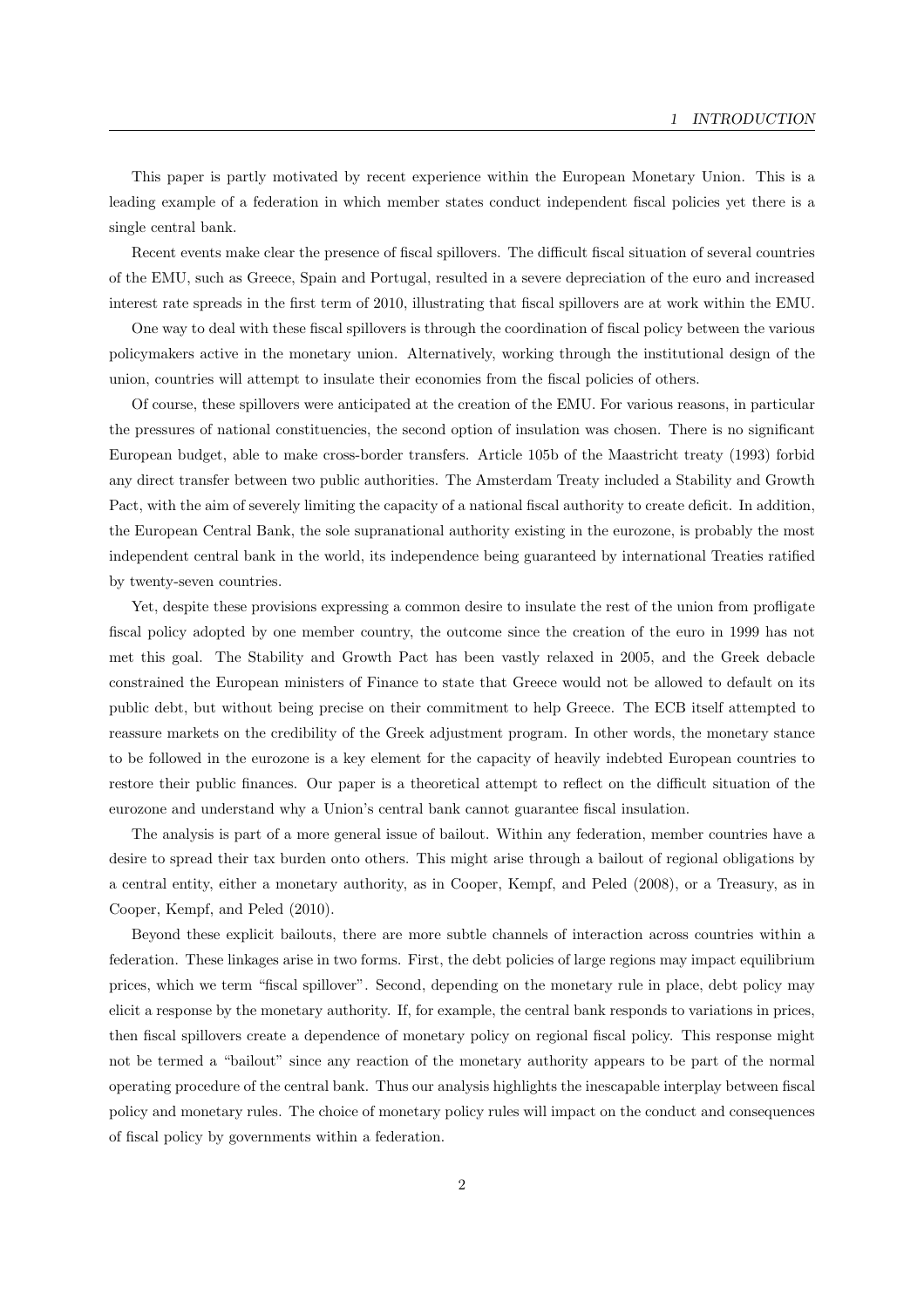We explore these issues in a multi-region overlapping generations model with money, capital and bonds. In this model, a monetary policy rule specifies region specific transfers as a function of economy aggregates. We study the effects of the debt issued by one region on the steady state of this economy, focusing on spillovers from one region to another.

In our analysis, we provide sufficient conditions on monetary policy for crowding out: an increase in the debt of one region reduces the capital stock of the federation. We further argue that there does not exist a monetary policy rule which would eliminate these fiscal spillovers. In particular, there is no monetary policy rule which makes the equilibrium allocation of region 2 agents independent of region 1 fiscal policy. That is, region 2 agents cannot be insulated from the level of region 1 debt. Moreover, no monetary policy rule can prevent equilibrium consumptions of agents in the two regions and the capital stock from varying with region 1 fiscal policy. From these two findings we conclude that steady state allocations cannot be insulated from the fiscal policy of region 1.

We also use our framework to highlight the interaction between the effects of monetary policy and market structure. If, for example, some agents do not save through intermediaries, then these agents will bear any inflation tax induced by fiscal actions of a regional government. If all capital flows are eliminated across regions, then there will exist a monetary policy to insulate agents of one region from the fiscal actions of other regional governments. In this case, insulation is possible but it requires the complete disintegration of capital market links.

# **2 Multi-Region Model**

We study a multi-region (multi-country) infinite overlapping generations model with three stores of value: capital, money and bonds.<sup>1</sup> Agents live for two periods in one of two regions,  $i = 1, 2$ . The size of each generation is normalized to 1 with a fraction  $\eta^{i}$  of the agents living in region  $i = 1, 2$ .

As our focus is on the interaction between the regions and the choice of monetary rules, we study the unique monetary steady state of the overlapping generations model. Thus the presentation of the basic model ignores time subscripts.

#### **2.1 Households**

Households are endowed with one unit of time in youth which is inelastically supplied to the labor market in return for a real wage  $\omega$ . Consumption occurs in both youth and old age. Hence, households consume a portion of their wage and save the rest via an intermediary which pays a real rate of return R.

The household in region i receives a transfer  $q^i$  from its regional government in the first period and pays a tax of  $\tau_t^i$  in period  $t = y$ , o for  $i = 1, 2$  where  $t = y$  denotes youth and  $t = o$  denotes old age. The household in region i chooses how much to save, denoted  $s^i$ , to solve

$$
max_s u(c_u^i) + v(c_o^i) \tag{1}
$$

 $1$ The structure is similar to that in Kehoe (1987) except that we consider a monetary economy and allow regional governments to run deficits.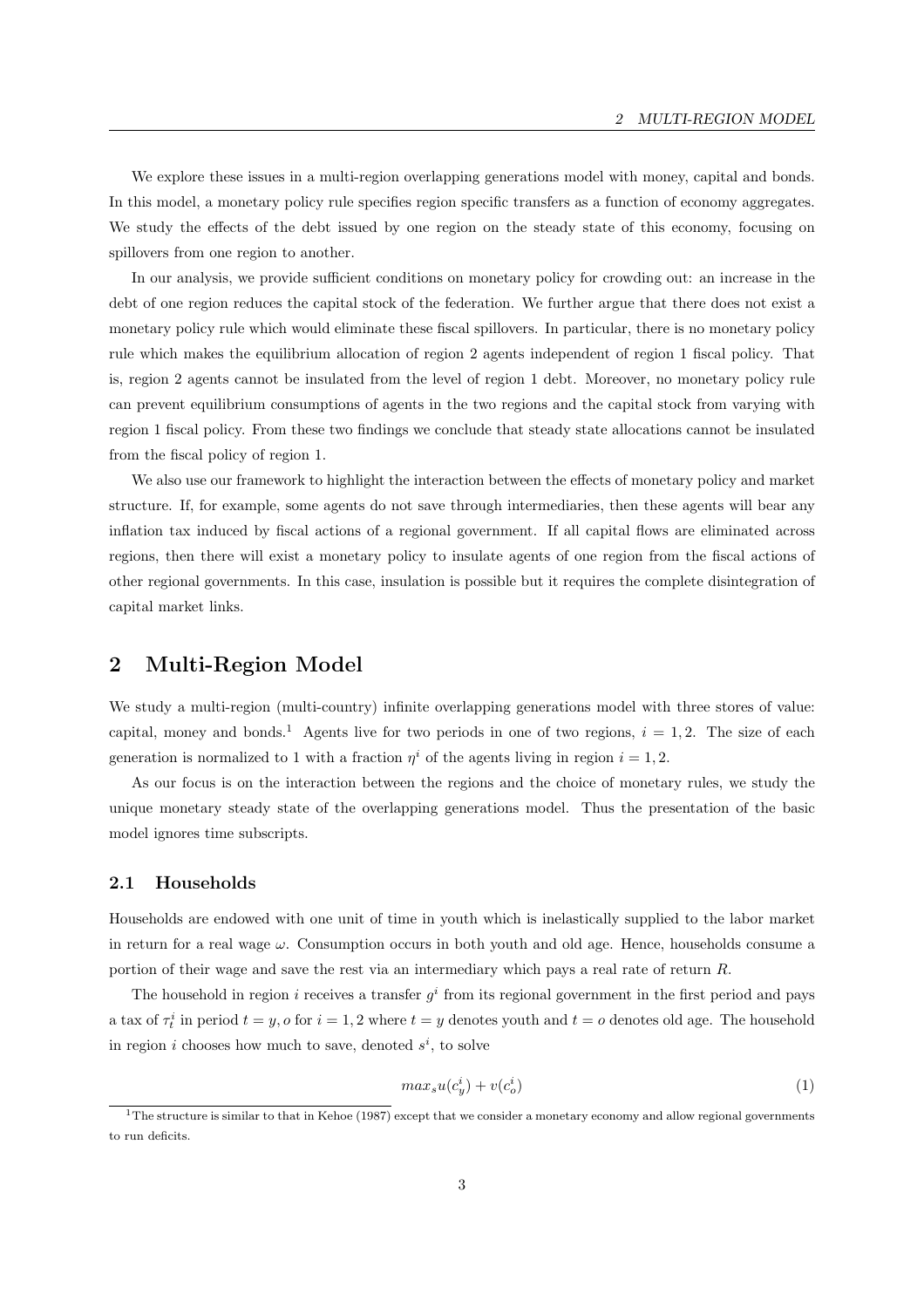where  $c_y^i = \omega + g^i - \tau_y^i - s$  and  $c_o^i = sR - \tau_o^i$ . The first-order condition for the household is

$$
u'(c_u^i) = Rv'(c_o^i). \tag{2}
$$

Here  $R$  is interpreted as the rate of return offered by competitive financial intermediaries, described below. These intermediaries are open to all agents regardless of region (country). Thus financial markets are fully integrated.

Let  $s(\omega, R, \tau_y, \tau_o)$  denote the savings function of a household.<sup>2</sup> We assume  $s_R(\omega, R, \tau_y, \tau_o) > 0$  so that the substitution effect dominates and, as usual,  $s_{\omega}(\omega, R, \tau_{\nu}, \tau_o) > 0$ .

#### **2.2 Firms**

Firms in both regions have access to the same constant returns to scale technology which converts labor (L) and capital (K) into the single consumption good:  $Y = F(K, L)$ . Firms maximize profits of  $F(K, L) - \omega L - rK$ leading to  $\omega = F_L(K, L)$  and  $r = F_K(K, L)$ . If  $k \equiv \frac{K}{L}$  is the per worker capital stock, then these first order conditions become  $\omega = f(k) - kf'(k)$  and  $r = f'(k)$  where  $f(k) = F(k, 1)$ . Capital fully depreciates in the production process.

#### **2.3 Regional Governments**

The government in region 1, denoted  $RG<sup>1</sup>$ , is the sole active government.<sup>3</sup> It transfers an exogenous amount  $g<sup>1</sup>$  to young agents of each generation and levies taxes on young and old agents. It issues a quantity  $B<sup>1</sup>$ , per region 1 agent, of one-period debt in each period. In addition, it receives a real transfer from the central bank of  $T^1$ , per region 1 agent.

For this analysis, the fiscal policy of  $RG<sup>1</sup>$  is characterized by the amount of debt it issues,  $B<sup>1</sup>$ . The difference between government transfers and taxes collected from young agents is financed by issuing debt. The taxes collected from old agents plus the real value of transfers from the central bank,  $T<sup>1</sup>$ , are used to retire the debt in the next period.<sup>4</sup> These flows are summarized by

$$
B^1 = g^1 - \tau_y^1, \qquad B^1 r = \tau_o^1 + T^1. \tag{3}
$$

Here the region 1 government must pay the same return on its debt,  $r$ , paid to lenders by firms.

Region 2 does not make transfers to young agents,  $g^2 = 0$ . However, depending on the nature of operations of the central bank, the region 2 government receives transfers,  $T^2$ , which are then rebated to old agents,  $\tau_o^2 = -T^2$ .

#### **2.4 Intermediaries**

There are intermediaries who provide the link between households and assets (loans to firms and government debt) and these intermediaries are subject to a reserve requirement. This reserve requirement creates a

<sup>&</sup>lt;sup>2</sup>The dependence of  $s(\cdot)$  on g is suppressed since g is held constant throughout the analysis.<br><sup>3</sup>This exercise could also be viewed as characterizing the marginal effects of region 1 fiscal policy given the fiscal poli region 2.

<sup>4</sup>Thus the budget balance requirement is within a generation and abstracts from any intergenerational transfers.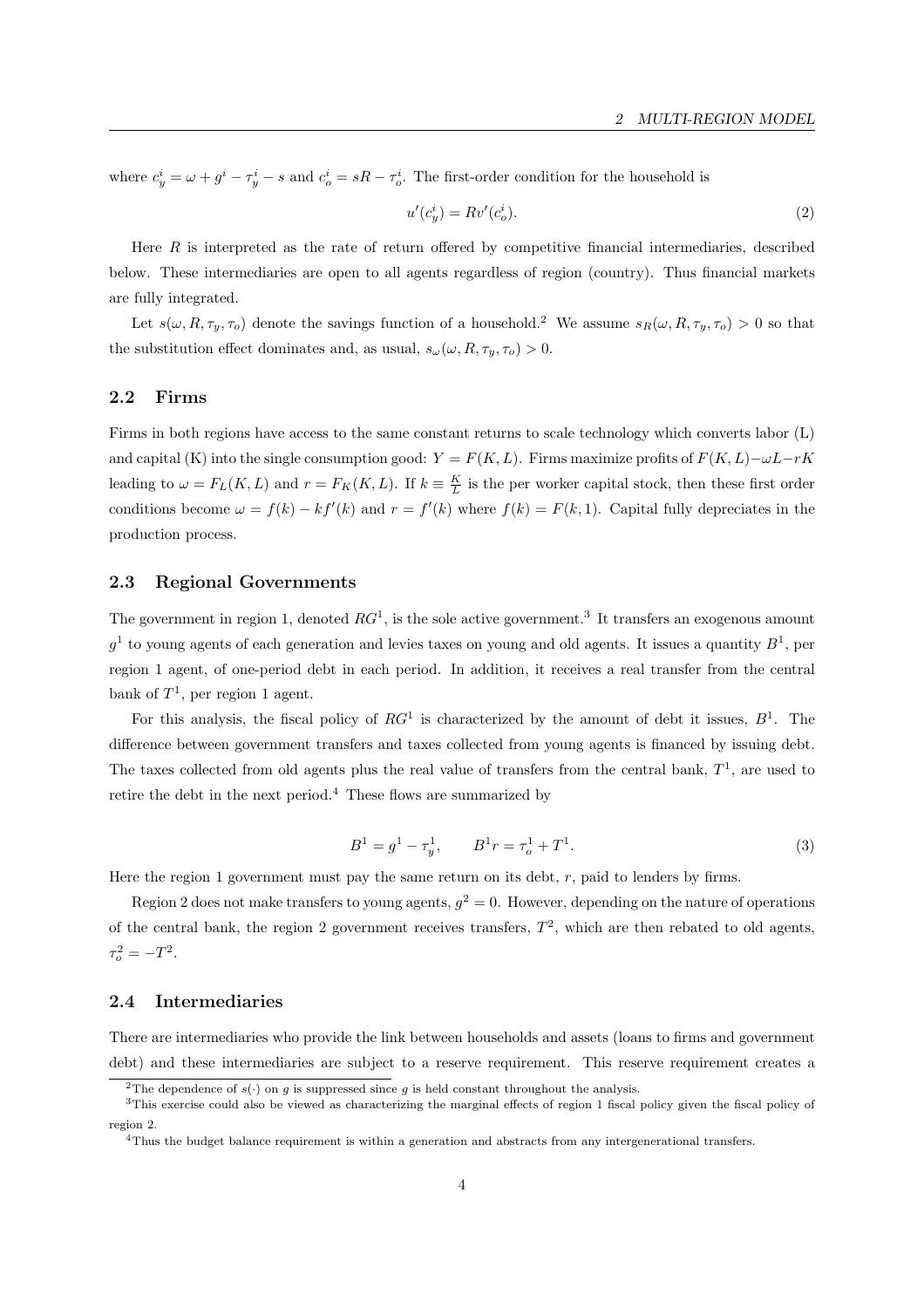demand for money even when the return on bonds and loans exceeds the return on money.<sup>5</sup>

The intermediaries take in total deposit,  $S = \sum_i \eta^i s^i$ , and lend them to firms, k, and to the region 1 government, b. There is a reserve requirement that a fraction  $\lambda$  of the deposit must be held as money. Hence

$$
\frac{M}{p} = \lambda S \quad \text{and} \quad b + k = (1 - \lambda)S. \tag{4}
$$

The return on deposits  $R$  satisfies

$$
R = r(1 - \lambda) + \frac{\lambda}{\pi} \tag{5}
$$

where r is, as above, the rental rate on capital, and  $\pi$  is one plus the inflation rate. Government bonds, as they compete with loans in the portfolio of the intermediary, must also have a return of r.

#### **2.5 Central Bank**

The Central Bank (CB) controls the supply of money. Changes in the supply of money are brought about through transfers to regional governments and thus to agents in those regions.<sup>6</sup>

Let  $T(k, b)$  be the total transfer function of the CB where k is the per capita capital stock in the economy and b is the per capita level of region 1 debt, where  $b = \eta^{1} B^{1}$ . We characterize the conduct of monetary policy and its dependence on the **aggregate** state of the economy, summarized by the state vector  $(k, b)$ , through this transfer function. We do not consider monetary policy rules dependent upon region specific variables.

In general, both regional governments receive transfers from the  $CB$ . The region  $i$  government receives a transfer of  $\phi^i T(k, b)$  from the CB, where  $\phi^i \in [0, 1]$  and  $\sum_i \phi^i = 1$ . The transfer  $T(k, b)$  is per capita in the federation. Denote by  $T^i(k, b)$  the transfer per capita made to region i agents:  $\eta^i T^i(k, b) = \phi^i T(k, b)$ .<sup>8</sup>

We assume the CB is able to commit to a monetary policy rule, defined by a transfer function,  $T(k, b)$ , along with the shares,  $(\phi^1, \phi^2)$ . We explore the implications of  $T(k, b)$  for the fiscal policy of region 1. The policy response of the CB noted in the introduction is embedded in the transfer function.

In our analysis, we also emphasize three particular monetary policy rules. The first is an inflation target in which the CB commits to a money growth rate. The second is an interest rate rule in which the CB commits to target an interest rate.<sup>9</sup> Finally, we study a rule in which the CB pays interest in reserves. For a given rule, we specify the corresponding  $T(k, b)$  policy function of the CB.

 $5$ The introduction of a reserve requirement follows Smith (1994).

 $6$ We do not consider open market operations. In some settings, as discussed in Smith (1994) these two forms of monetary operations may not be equivalent.

<sup>&</sup>lt;sup>7</sup>In the analysis, we use  $B<sup>1</sup>$  when referring to the debt (per member of region 1) of a regional government and use b as the debt of region 1 per capita to describe equilibrium objects.

<sup>&</sup>lt;sup>8</sup>Thus the total transfer is  $T(k, b) = \sum_i \eta^i T^i(k, b)$ .

 $19$ We explore a variety of pegs distinguished by which rate is pegged.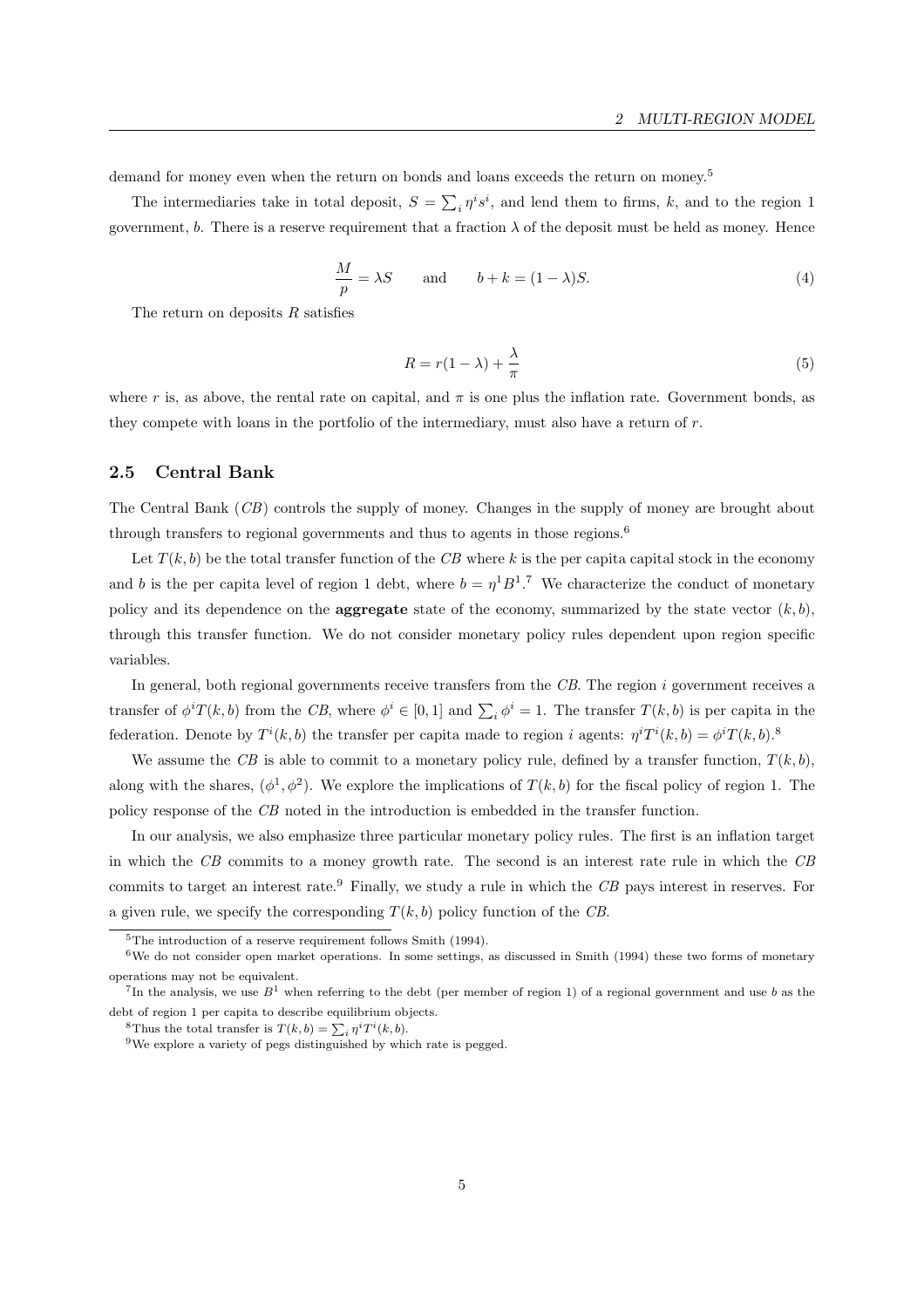#### **2.6 Equilibrium Conditions**

We focus on steady state equilibrium of this economy, given a stock of region 1 debt. We then characterize the dependence of the steady state equilibrium on regional debt.

Given a transfer function,  $T(k, b)$  and fiscal policy of region 1, b, a steady state equilibrium satisfies the following conditions:

• Household optimization characterized by the first order condition for a representative region i household:

$$
u'(c_u^i) = Rv'(c_o^i)
$$
\n<sup>(6)</sup>

$$
c_y^i = \omega + g^i - \tau_y^i - s^i, \qquad c_o^i = R s^i - \tau_o^i \tag{7}
$$

for  $i = 1, 2$ .

• budget constraint for region *i* government determining  $\tau_y^i$  and  $\tau_o^i$  from  $(k, b)$ :

$$
\frac{b}{\eta^1} = g^1 - \tau_y^1, \qquad \frac{b}{\eta^1}r = \tau_o^1 + T^1,\tag{8}
$$

and

$$
g^2 = \tau_y^2 = 0, \qquad \tau_o^2 = -T^2. \tag{9}
$$

- factor market equilibrium conditions:  $\omega(k) = f(k) kf'(k)$  and  $r(k) = f'(k)$ .
- zero-profit condition for intermediary:  $R = (1 \lambda)r(k) + \frac{\lambda}{\pi}$ .

Given the assumption of constant returns to scale, the number of producers is not determined in equilibrium. We assume that there is a single firm producing, hiring workers from all regions.

The integration of capital markets implies that in each period, the markets of money, capital rentals, labor and government bonds must clear. The functions  $\omega(k)$  and  $r(k)$  guarantee that the markets for capital and labor clear at the given levels of factor supply. The market for government bonds will clear as long as the government pays the market clearing rate of interest.

Finally, the rate of inflation is determined by the growth in the money supply which in turn depends on the transfer policy of the CB. In particular, the change in the nominal money supply equals the nominal value of the total transfers:

$$
M_{t+1} - M_t = p_{t+1} T(k, b). \tag{10}
$$

Let  $\sigma(k, b)$  be defined as one plus the rate of money growth, so

$$
M_{t+1} - M_t = (\sigma(k, b) - 1)M_t.
$$
\n(11)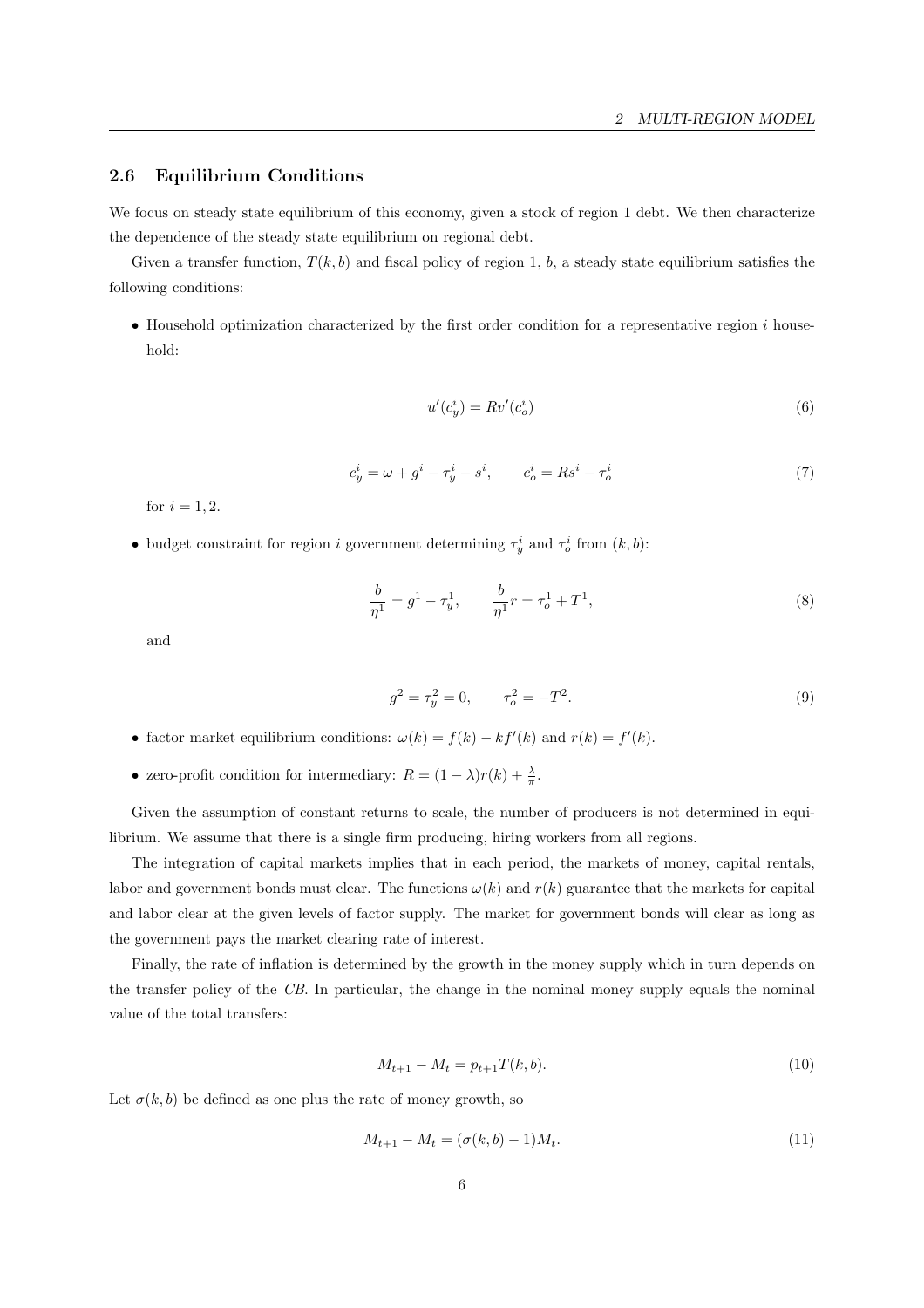The rate of money growth is linked to the transfer policy by:

$$
T(k,b) = \left(\frac{\sigma(k,b)-1}{\sigma(k,b)}\right)\left(\frac{\lambda}{1-\lambda}\right)(k+b). \tag{12}
$$

From this, (5) and using  $\pi = \sigma$  in steady state, the return on deposits depends on the transfer function,

$$
R(k,b) = \lambda + (1-\lambda) \left( r(k) - \frac{T(k,b)}{k+b} \right). \tag{13}
$$

Putting these conditions together, we can rewrite the first-order conditions for the households in regions  $i = 1, 2$  as

$$
u'\left(\omega(k) + \frac{b}{\eta^1} - s^1\right) = R(k, b)v'\left(R(k, b)s^1 - r(k)\frac{b}{\eta^1} + T^1(k, b)\right),\tag{14}
$$

and

$$
u'\left(\omega(k) - s^2\right) = R(k, b)v'\left(R(k, b)s^2 + T^2(k, b)\right). \tag{15}
$$

These two conditions, since they incorporate the regional governments' budget constraints, factor market clearing and the determination of the return on deposits, are used for the equilibrium analysis. Together, (13)-(15) along with (4) determine the equilibrium values of  $(s<sup>1</sup>, s<sup>2</sup>, k)$  given a transfer function,  $T(k, b)$ , a level of b and  $\phi^i$ ,  $i = 1, 2$ .

# **3 Equilibrium Analysis**

The analysis characterizes two types of steady state equilibria. The first occurs when the reserve requirement is not binding so that money earns the same return as other assets. In this case, there may be no fiscal spillovers from regional fiscal policy.

The second corresponds to an economy in which the reserve requirement binds. Then, the fiscal policy of one region is not neutral and instead impacts on equilibrium wages and interest rates. That is, there are fiscal spillovers.

#### **3.1 Non-binding Reserve Requirements**

As a benchmark, we start the analysis by studying economies in which the reserve requirement does not bind. Then, the rates of return on money, capital and bonds must be equal in equilibrium.<sup>10</sup> In equilibrium, (14) and (15) hold with  $R = r$ . Since the reserve requirement does not bind, (12) does not hold.

We distinguish two cases: one in which the transfer function depends on  $k$  only and a second in which transfers depend directly on b. These two cases are economically important. If the CB conditions its policy on b, then its response to the fiscal policy of the regional government is direct: changes in the amount of

<sup>&</sup>lt;sup>10</sup>A stationary monetary equilibrium exists in an overlapping generation model with real assets, no productivity growth and no asset markets frictions if and only if the real rate of return on assets in the non-monetary equilibrium is lower than the population growth rate.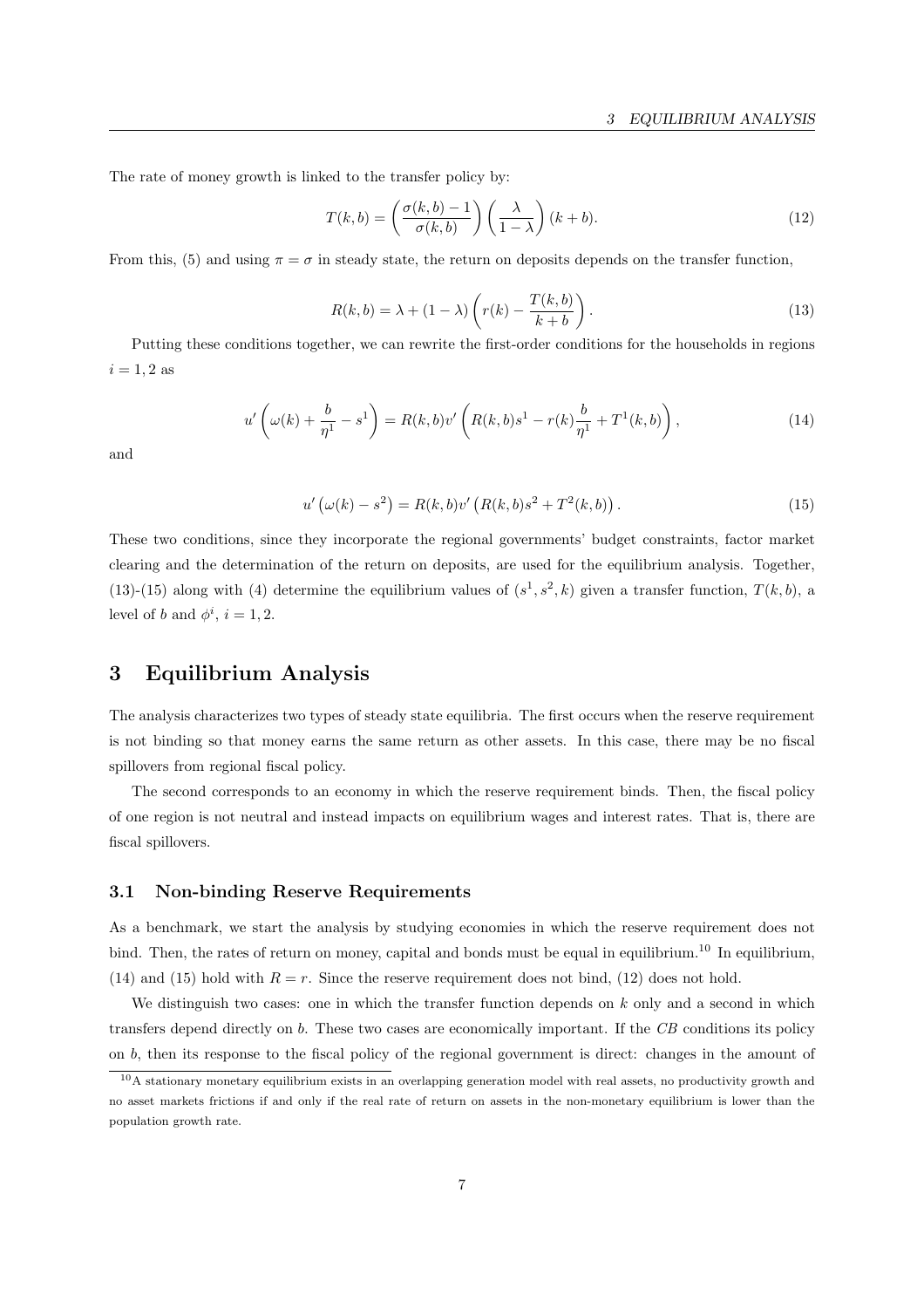regional debt elicits a monetary response. In this case, it is not surprising that fiscal policy of one region has monetary consequences.

If, instead, the  $CB$  conditions policy only on k, then the link between regional fiscal actions and a monetary response will be indirect. This dependence of monetary policy on capital arises from the dependence of wages and interest rates on the capital stock. As we shall see, in this case, variations in fiscal policy which induce changes in the capital stock lead to changes in prices. Under some policy rules, a monetary response arises. The key to this linkage between fiscal and monetary policy is the ability of regional fiscal policy to affect the aggregate capital stock.

#### **3.1.1 Transfer Function Independent of** b

Suppose the transfer function depends only on k. Any feedback of monetary policy is through variations in  $k$ induced by the regional fiscal policy. From the next proposition, the steady state equilibrium is independent of the fiscal policy of region 1. Thus, in the steady state equilibrium, the transfers are independent of the region 1 policy.

#### **Proposition 1** If  $T_b(k, b) \equiv 0$ , then the steady state equilibrium is independent of b.

**Proof.** The first-order conditions and consumption levels are given by  $(14)$  and  $(15)$ . At a monetary steady state equilibrium with a non-binding reserve requirement,  $R(k, b) = r(k)$ . With the assumption of  $T_b(k, b) \equiv 0$ , the only impact of region 1 fiscal policy on these conditions is through the term  $\frac{b}{\eta^1}$  in (14). In particular,  $T^1$  and  $T^2$  do not depend on b by assumption, and  $r(k) = \frac{1}{\sigma} = 1 - \frac{T}{Q}$  where Q is real money balances. Accordingly, the first-order condition for region 1 agents determines only the difference between saving and bonds in that region,  $(s^1 - \frac{b}{\eta^1})$ . Real money balances,  $Q = \eta^1 s^1 + \eta^2 s^2 - k - b$ , do not depend on b as  $(s^1 - \frac{b}{\eta^1})$  is invariant to b. Thus variations in region 1 debt are matched by variations in the saving of that region.

This is a standard Ricardian result. Essentially region 1 conducts fiscal policy in isolation from region 2 and from the CB. Variations in taxes set in youth influence the level of debt and taxes in the future. Households in region 1 fully anticipate the link between current and future taxes and adjust savings accordingly. There are no equilibrium effects of region 1 fiscal policy. That is, equilibrium interest rates and wages are independent of  $\frac{b}{n^1}$ . In equilibrium the transfers of the CB are independent of the fiscal policy of region 1.

#### **3.1.2 Transfer Function Dependent on** b

Consider  $T_b(k, b) \neq 0$  so the CB is induced to respond to region 1 fiscal policy directly. That is, even if region 1 policy has no direct effect on the capital stock, the CB responds directly to variations in b. Given this direct dependence of monetary policy on the per capita debt in the economy, it is not surprising that the steady state depends on the fiscal policy stance of region 1.

#### **Proposition 2** If  $T_b(k, b) \neq 0$ , then the steady state equilibrium depends upon b.

**Proof.** The conditions for equilibrium at the steady state are given by (14) and (15).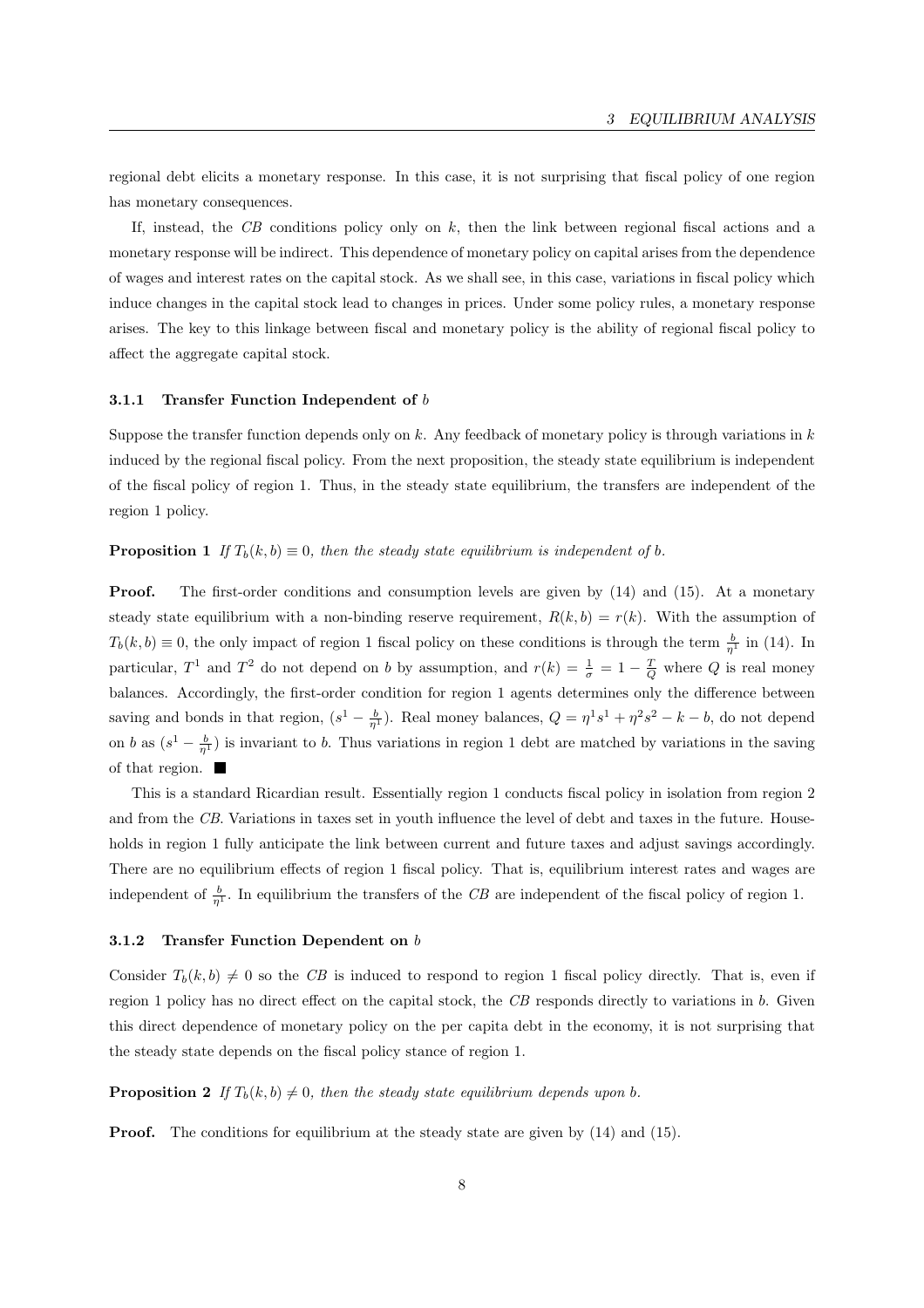The equilibrium determines  $(s^1 - \frac{b}{\eta^1}, s^2, k)$ . By assumption,  $T^1(k, b)$  and  $T^2(k, b)$  vary with b, given k. Hence (14) and (15) cannot hold at different values of b if  $(s^1 - \frac{b}{\eta^1}, s^2, k)$  remains unchanged.

There are equilibrium effects of region 1 fiscal policy through a CB rule in which  $T_b(k, b) \neq 0$ . If this was the only link between regions, a policy of limiting fiscal spillovers would be simple: the CB should adopt a rule in which  $T_b(k, b) \equiv 0$ .

#### **3.2 Binding Reserve Requirements**

In this section, we study an economy in which the reserve requirement is binding. This friction in asset markets breaks the equalization of returns on money and other assets and will lead to a couple of important findings. First, Ricardian equivalence fails: the fiscal policy choice of region 1 will have real effects on the capital stock and thus on wages and interest rates. Second, unless the CB adopts a rule in which  $T(k, b)$  is independent of  $(k, b)$ , the fiscal policy of region 1 will induce a monetary policy response.

We study steady state equilibria with valued fiat money given the transfer function of the CB and the fiscal policy of region 1. We compare steady states for different levels of debt issued by region 1.<sup>11</sup>

Our starting point for the analysis is to study the case in which the CB commits not to make any transfers,  $T(k, b) \equiv 0$ . This case is useful as it highlights the existence of fiscal spillovers: the impact of region 1 fiscal policy on the steady state even for an inactive monetary authority.

#### **Proposition 3** For  $T(k, b) \equiv 0$ , the steady state equilibrium is dependent on b.

**Proof.** To see that region 1 fiscal policy does impact the steady state equilibrium, we assume that it does not and reach a contradiction. Suppose the region 1 government alters the level of taxes in youth and thus changes the level of debt it issues:  $\Delta \frac{b}{\eta^1} = -\Delta \tau_y^1$ . If this change in fiscal policy was neutral, then R would not change since, from (13), R does not depend on b when  $T(k, b) \equiv 0$ . In that case, region 1 agents would simply adjust their savings with the change in taxes. The change in aggregate saving would be given by  $\Delta S = \eta^1 \Delta \frac{b}{\eta^1}$ , where  $\eta^1$  is again the size of the region 1 population. Using  $b + k = (1 - \lambda)S$ ,  $\Delta k = (1 - \lambda)\Delta S - \Delta b$ . If the only change in aggregate saving is due to the change in region 1 debt, then  $\Delta S = \Delta b$  implies  $\Delta k = (1 - \lambda)\Delta b - \Delta b = -\lambda\Delta b \neq 0$  when  $\lambda > 0$ . This contradicts the construction of an equilibrium with neutral fiscal policy.

Changes in b will thus affect  $k$  and hence the real interest rate and the real wage rate. The consumption profile of region 2 agents is characterized by (14) and (15). Variations in  $\omega$  and R induced by the fiscal policy of region 1 will alter the consumption levels and welfare of region 2 agents. The equilibrium allocation is not independent of  $\frac{b}{n^1}$ .

This proposition makes clear that the Ricardian result is not robust to the introduction of reserve requirements. Given the differential in return between household saving and the interest on government debt,  $r > R$ , the dependence of the steady state on region 1 fiscal policy is not surprising.

 $11$ We use local dynamics only to obtain signs for comparative statics. Understanding how the transfer function of the CB influences local dynamics is a topic for further study.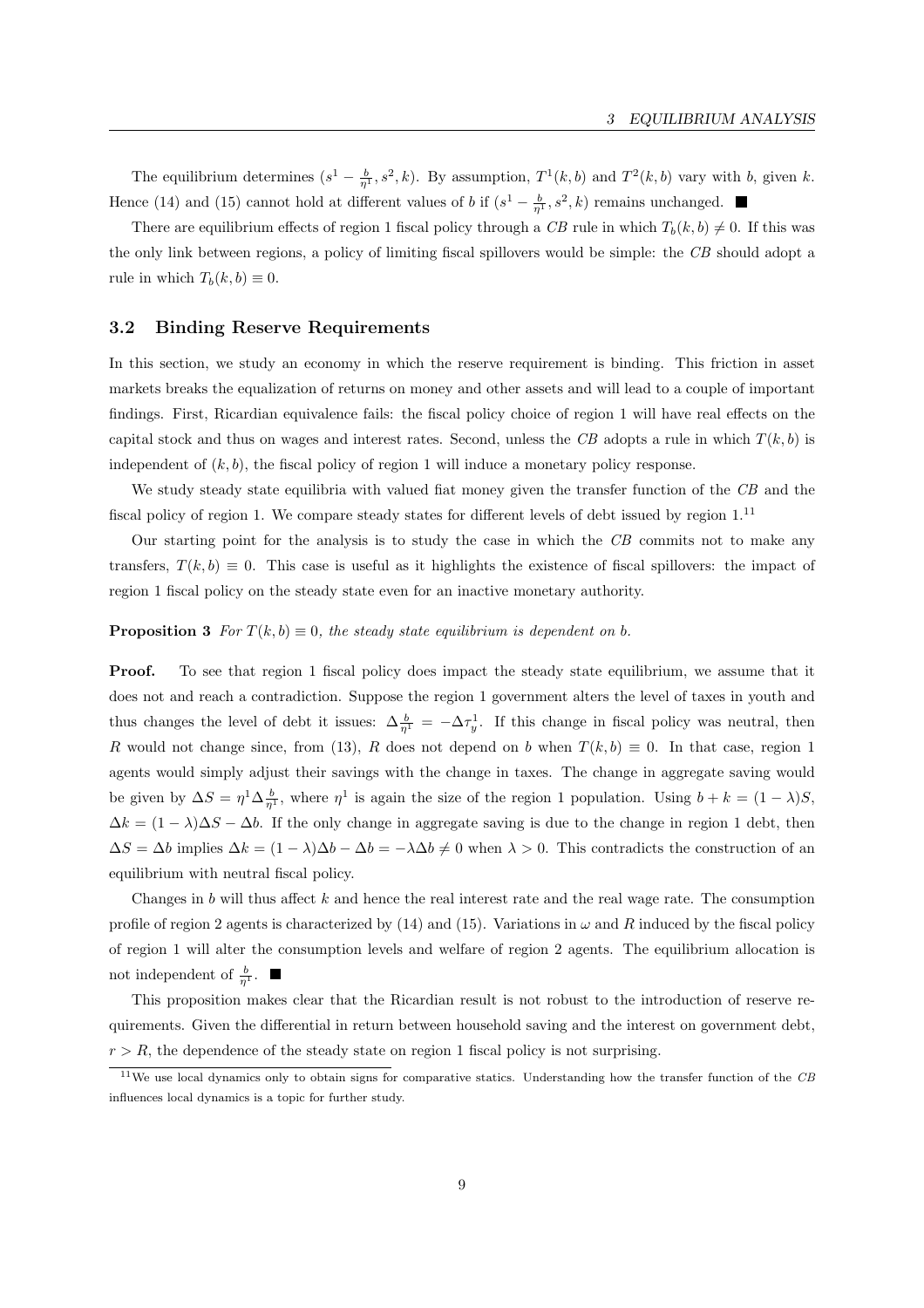We study the local dynamics of the capital stock to determine the response of the economy to a change in the debt of region 1. We do so in the neighborhood of a locally stable steady state with  $T(k, b) = 0$  so, from (12),  $\sigma(k, b) = 1$ . However, we now allow transfers to vary in response to changes in  $(k, b)$ .

**Proposition 4** If  $\frac{dk_{t+1}}{dk_t} \in (0,1)$  at the steady state and  $T_b(k,b) \ge 0$ , then  $\frac{dk}{db} < 0$ .

#### **Proof.**

The dynamic equation for the capital stock is:

$$
k_{t+1} = (1 - \lambda) \sum_{i} \eta^{i} s^{i}(\omega(k_{t}), R(k_{t+1}, b), \tau_{y}^{i}, \tau_{o}^{i}(k_{t+1}, b)) - b.
$$
 (16)

where  $s^i(\omega, R, \tau^i_{\nu}, \tau^i_{\rho})$  is the savings function for a region i agent given factor prices and taxes from (6). Here  $\tau_o^1(k_{t+1}, b) = \frac{r(k_{t+1})b}{\eta^1} - T^1(k_{t+1}, b)$  and  $\tau_o^2(k_{t+1}, b) = -T^2(k_{t+1}, b)$  as in (8).

Capital dynamics are governed by:

$$
\frac{dk_{t+1}}{dk_t} = \frac{(1-\lambda)\sum_i \eta^i s^i_{\omega} \omega'(k_t)}{1 - (1-\lambda)[\sum_i \eta^i(s^i_R R_k(k_{t+1}, b) + s^i_{\tau_o} \frac{\partial \tau^i_o(k_{t+1}, b)}{\partial k})]}.
$$
(17)

From the region 1 budget constraint, the tax when old depends on the capital stock as well as the transfers from the CB.<sup>12</sup> Thus, using (8) and (9),  $\frac{\partial \tau_o^1(k_{t+1},b)}{\partial k} = \frac{r'(k_{t+1})b}{\eta^1} - T_k^1(k_{t+1},b)$  and  $\frac{\partial \tau_o^2(k_{t+1},b)}{\partial k} = -T_k^2(k_{t+1},b)$ .

The proposition assumes that the steady state is locally stable:  $\frac{dk_{t+1}}{dk_t} \in (0,1)$  at the steady state. If the CB is not responsive to variations in the capital stock,  $T_k(k, b) \equiv 0$ , then  $\frac{dk_{t+1}}{dk_t} < 1$  iff

$$
(1 - \lambda) \left( \sum_{i} \eta^{i} (s_{\omega}^{i} \omega'(k_{t}) + s_{R}^{i} R_{k}(k_{t+1}, b)) + s_{\tau_{o}}^{1} r'(k_{t+1}) b \right) < 1.
$$
 (18)

As in the standard Diamond (1965) model, this inequality must be assumed to hold at a steady state.

With  $T_k(k, b) \equiv 0$ ,  $\frac{\partial \tau_o^1(k_{t+1}, b)}{\partial k} = \frac{\tau'(k_{t+1})b}{\eta^1} < 0$  and  $\frac{\partial \tau_o^2(k_{t+1}, b)}{\partial k} = 0$ . Using  $s_{\tau_o}^i > 0$  from consumption smoothing, and the assumptions that  $s_R^i > 0$  and  $s_\omega^i > 0$ , the numerator and the denominator of (17) are positive so that  $\frac{dk_{t+1}}{dk_t} > 0$ . From this and assuming (18) holds,  $\frac{dk_{t+1}}{dk_t} \in (0,1)$  in the neighborhood of the steady state.

In general we will allow  $T_k(k, b) \neq 0$ . If  $T_k(k, b) \geq 0$ , then from  $(13)$ ,  $R_k(k, b) = (1 - \lambda)[r'(k) - \frac{T_k(k, b)}{k + b} \frac{T(k,b)}{(k+b)^2}$  < 0. Therefore, the denominator of (17) remains positive, using  $s_{\tau_o}^i > 0$ . Hence, we will have  $\frac{dk_{t+1}}{dk_t} > 0$ . This along with (18) implies  $\frac{dk_{t+1}}{dk_t} \in (0,1)$ .

The effect of a change in the level of region 1 debt on the steady state capital stock is:

$$
\frac{dk}{db} = \frac{-[1 - (1 - \lambda)\sum_{i} \eta^{i} \left(s_{\tau_{y}}^{i} \frac{d\tau_{y}^{i}}{db} + s_{\tau_{o}}^{i} \frac{d\tau_{o}^{i}}{db} + s_{R}^{i} R_{b}(k, b)\right)]}{1 - (1 - \lambda)[\sum_{i} \eta^{i} (s_{R}^{i} R_{k}(k, b) + s_{\omega}^{i} \omega'(k) + s_{\tau_{o}}^{i} \frac{\partial \tau_{o}^{i}(k, b)}{\partial k})]}.
$$
\n(19)

The denominator of (19) is positive based on local stability. From (8) and (9),  $\frac{d\tau_y^1}{db} = \frac{-1}{\eta^1}$ ,  $\frac{d\tau_o^1}{db} = \frac{r}{\eta^1} - T_b^1(k, b)$ ,  $\frac{d\tau_y^2}{db} = 0$  and  $\frac{d\tau_o^2}{db} = -T_b^2(k, b)$ . We use this to evaluate the numerator of (19). We find:

 $12$ As the capital stock evolves, we assume that the regional government budget constraint is met by changes in taxes on agents in old age only.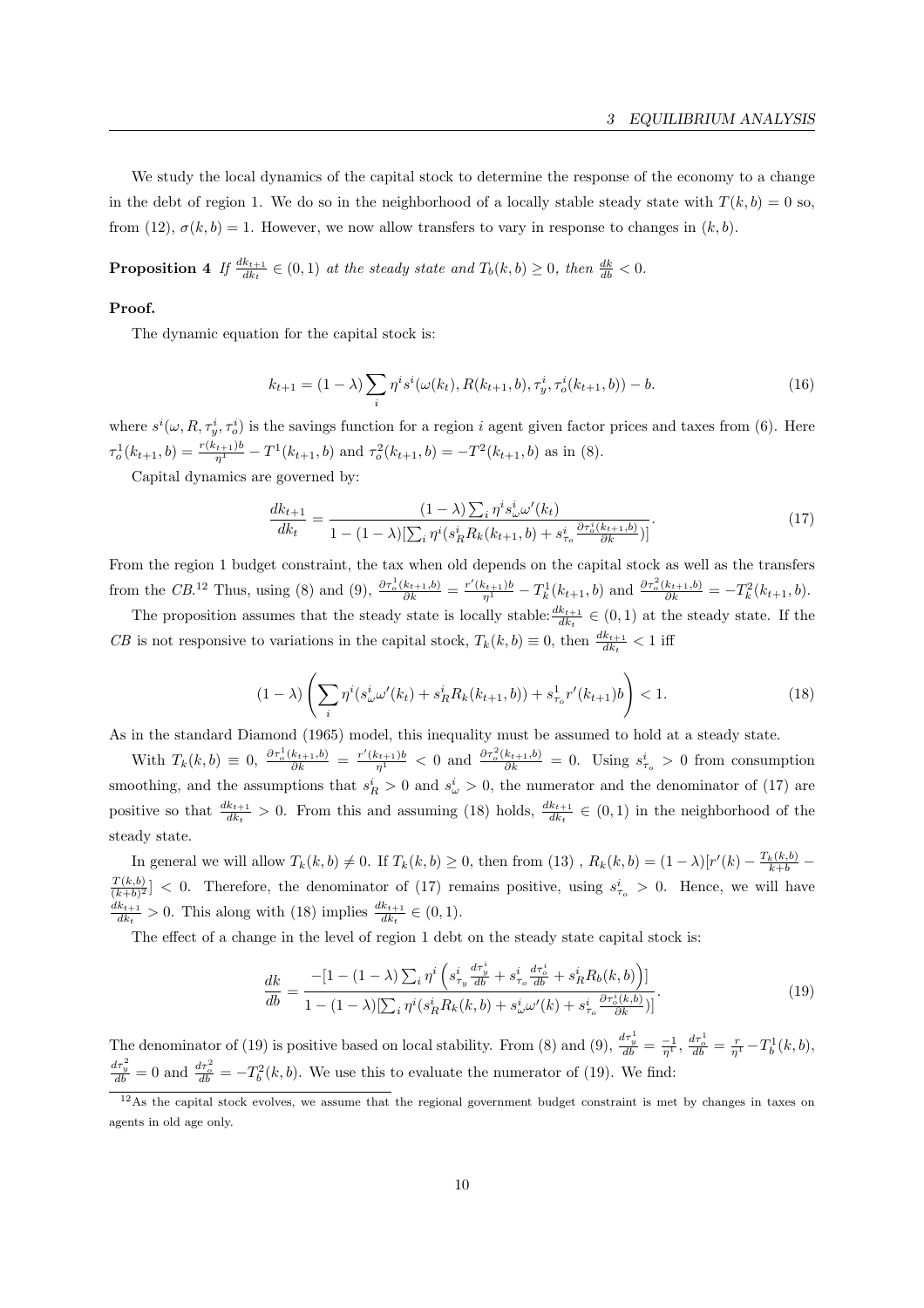$$
-[1 - (1 - \lambda)\sum_{i} \eta^{i} \left(s_{\tau_{y}}^{i} \frac{d\tau_{y}^{i}}{db} + s_{\tau_{o}}^{i} \frac{d\tau_{o}^{i}}{db} + s_{R}^{i} R_{b}(k, b)\right)]
$$
  
\n
$$
= -[1 - (1 - \lambda)(-s_{\tau_{y}}^{1} + s_{\tau_{o}}^{1}(r - T_{b}^{1}(k, b)\eta^{1}) + (1 - \lambda)\eta^{2}T_{b}^{2}(k, b)s_{\tau_{o}}^{2} - (1 - \lambda)(\eta^{1} s_{R}^{1} + \eta^{2} s_{R}^{2})R_{b}(k, b)]
$$
  
\n
$$
= -[1 - (1 - \lambda)(-s_{\tau_{y}}^{1} + s_{\tau_{o}}^{1}r) + \Gamma]
$$
  
\n
$$
= -[\lambda - s_{\tau_{o}}^{1}\lambda(R - \frac{1}{\sigma}) + \Gamma]
$$
  
\n
$$
= -[\lambda(1 - s_{\tau_{o}}^{1}R) + \lambda s_{\tau_{o}}^{1}(\frac{1}{\sigma}) + \Gamma]
$$

where  $\Gamma = (1 - \lambda)[s_{\tau_o}^1 T_b^1(k, b)\eta^1 + s_{\tau_o}^2 T_b^2(k, b)\eta^2 - (\eta^1 s_R^1 + \eta^2 s_R^2)R_b(k, b)]$ . As noted earlier,  $s_{\tau_o}^i > 0$ ,  $s_R^i > 0$ and  $R_b(k, b) < 0$  from (13) at  $T(k, b) = 0$ . Thus  $\Gamma > 0$ .

From the household's optimization problem,  $Rs_{\tau_o} - s_{\tau_u} = 1$  along with  $s_{\tau_u} < 0$  and  $s_{\tau_o} > 0$ . Hence,  $(1 - s_{\tau_o}^1 R) = -s_{\tau_y}^1 > 0.$ 

If  $T_b(k, b) \geq 0$ , the numerator of (19) is negative as each of the three terms inside the bracket is positive. Hence  $\frac{dk}{db} < 0$ .

This result provides sufficient conditions for the spillover of debt by  $RG<sup>1</sup>$  to reduce the steady state capital stock. Crowding out in this case is, in fact, somewhat counter-intuitive.

If a household earns a return of R on its saving and the return on debt is r where  $r > R$ , then an increase in government debt will lead the household to save more than the increase in b. In this way, the household smoothes consumption in the face of the increased tax burden in old age. This expected 'crowding-in' result is not what we get in Proposition 4.

Our model delivers a different result because of the binding reserve requirement. There are two consequences of  $\lambda > 0$ . The first, as noted already, creates  $r > R$ . The second, as is seen in the capital accumulation equation (16) is that only a fraction of saving goes into the accumulation of capital. It is this second effect which is key to the result. While a household may want to increase saving beyond the increase in debt when  $r > R$ , the presence of the reserve requirement means that a portion of this extra saving is in the form of real money and not capital. Thus we obtain a crowding out result.

This proposition assumes  $T_b(k, b) \geq 0$ . If instead  $T_b(k, b) < 0$ , an increase in region 1 debt would induce a reduction in transfers. Anticipating this, young region 1 agents will choose to save more in anticipation of higher future taxes. If this response is large enough, the crowding out effect could be overturned.

Included in the proposition is the assumption of local stability in order to sign the effect of debt on the steady state capital stock. In this economy, local stability depends, as usual, on the properties of  $s(\cdot)$  and also on the transfer function. As is clear from (17), the dynamics of the capital stock depend upon  $T_k(k, b)$ . Thus another avenue for influence of the CB is through capital dynamics in the neighborhood of the steady state.

## **4 Insulation Impossible**

Proposition 4 indicates that an increase in region 1 debt can lead to a reduction in the capital stock and thus influence the wage rate and rate of return of region 2 agents. In this way, there are spillover effects. Moreover,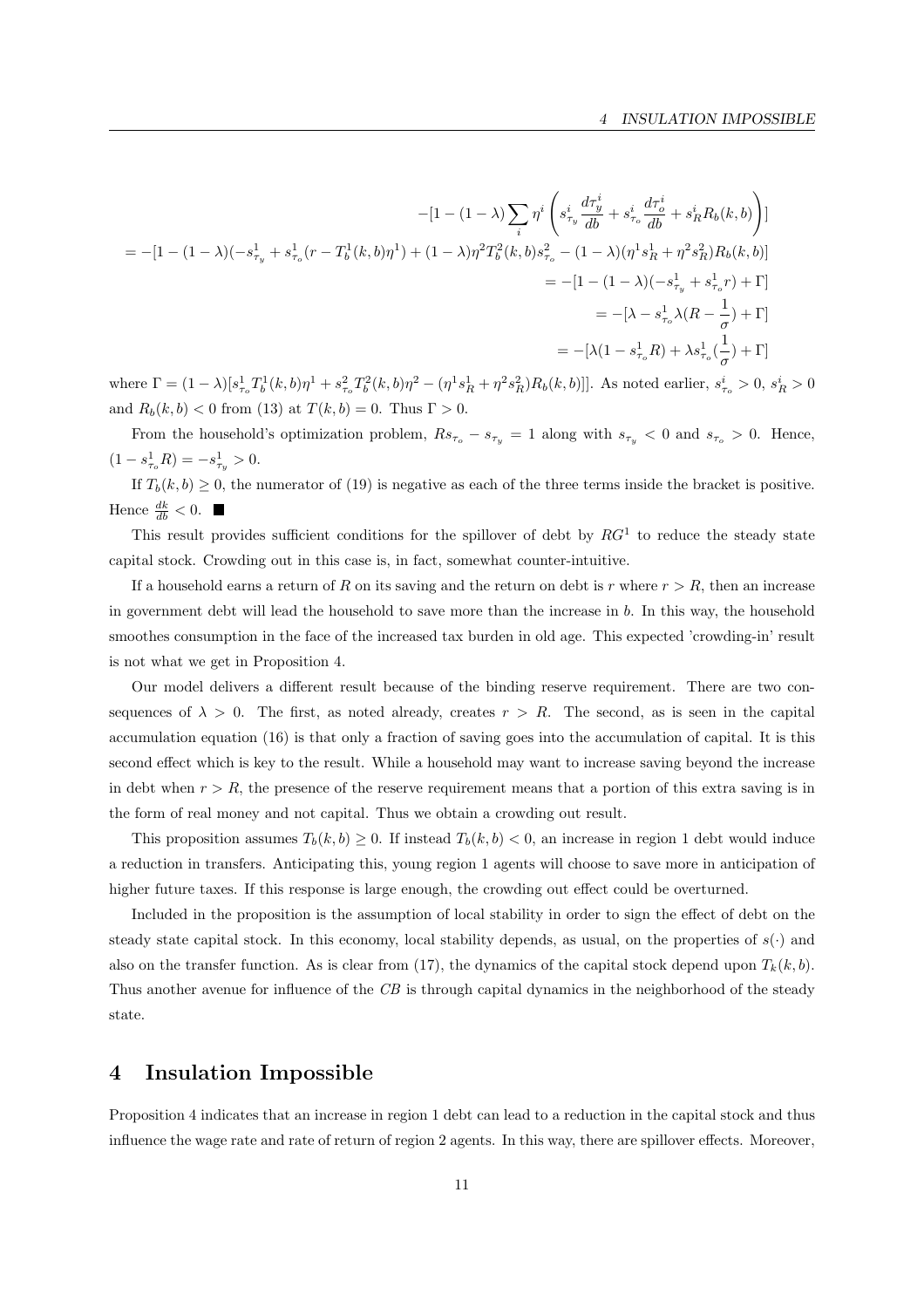these effects also work through the transfer function,  $T(k, b)$ , of the monetary authority. Proposition 4 relied on some properties of these transfer functions in order to obtain crowding out.

Now we look at the transfer functions from a different perspective. Can the choice of a transfer function insulate region 2 from the fiscal policy of region 1? As noted in our introductory comments, one interpretation of EMU policy design has been to construct fiscal and monetary policies to minimize fiscal spillovers.

Taking this as given, does there exist a CB policy,  $(T(k, b), \phi^1, \phi^2)$ , which completely eliminates the fiscal spillover highlighted by Proposition 3? That is, do there exist transfer functions which insulate the consumption and thus utility of region 2 agents from the fiscal policy of region 1? And, more generally, are there transfer functions which can neutralize the effects of region 1 fiscal policy on the consumption levels of all agents as well as the capital stock? We answer both questions in the same way: such insulation is impossible.<sup>13</sup> This remains true even if we broaden monetary policy to allow for two independent transfer functions,  $T^i(k, b)$  for  $i = 1, 2$  instead of restricting monetary policy to make transfers according to the fixed shares,  $(\phi^1, \phi^2)$ .

**Proposition 5** There does not exist a monetary policy,  $(T(k, b), \phi^1, \phi^2)$ , such that the steady state equilibrium levels of consumption of region 2 agents,  $(c_u^2, c_o^2)$ , are independent of b.

**Proof.** From the first-order condition of region 2 agents, (15), their consumption levels,  $(c_u^2, c_o^2)$ , are independent of b iff both  $R(k, b)$  and their lifetime income are independent of b. By independent of b we mean independent of the direct effects of changes in b and the effects of changes in b on the steady state equilibrium value of  $k$ .

From  $R(k, b) = \lambda + (1 - \lambda) \left( r(k) - \frac{T(k, b)}{k + b} \right)$ ,  $R(k, b)$  is independent of b iff  $\left( r(k) - \frac{T(k, b)}{k + b} \right)$  is independent of b. For that to be the case at a steady state with zero inflation,  $(T(k, b) = 0)$ , the following must hold:

$$
r'(k)k_b = \frac{T_b(k,b) + T_k(k,b)k_b}{k+b}
$$
\n(20)

where  $k_b$  is the change in the steady state capital as b changes.

Further, given a portfolio return that does not depend on b,  $(c_n^2, c_o^2)$  are independent of b if the discounted present value of lifetime income and transfers,  $\omega(k) + \frac{T^2(k,b)}{R}$  is independent of b. This implies that

$$
\omega'(k)k_b + \frac{\frac{\phi^2}{\eta^2}[T_b(k,b) + T_k(k,b)k_b]}{R} = 0
$$
\n(21)

where we have used  $\frac{\phi^2}{n^2}T(k,b) = T^2(k,b)$ .

Using  $\omega(k) = f(k) - kf'(k)$  and  $r(k) = f'(k)$ ,  $-\omega'(k) = kr'(k)$ . This condition, along with the substitution of  $T_b(k, b) + T_k(k, b)k_b$  from (20) into (21), implies

$$
k = \left(\frac{\phi^2}{\eta^2}\right)\frac{k+b}{R}
$$
\n<sup>(22)</sup>

so that

$$
k = \frac{\left(\frac{\phi^2}{\eta^2 R}\right)b}{1 - \frac{\phi^2}{\eta^2 R}}.\tag{23}
$$

<sup>&</sup>lt;sup>13</sup>As with Proposition 4, these results hold in the neighborhood of a locally stable steady state with  $\sigma(k, b) = 1$ .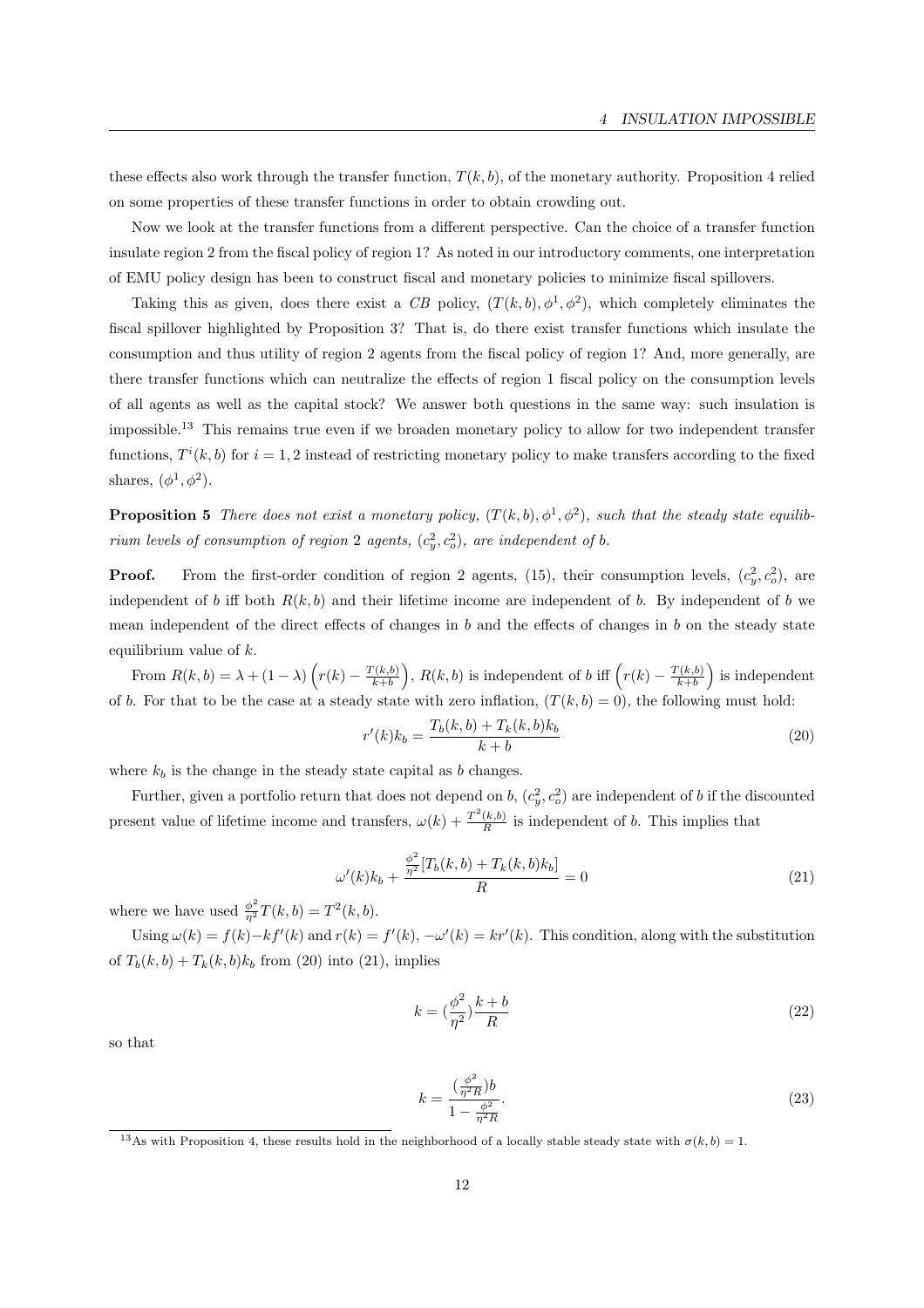This condition implies that the steady state level of the capital stock is increasing in the stock of region 1 debt.

If  $R(k, b)$  is independent of b, then  $T_b(k, b) = \frac{\lambda}{1-\lambda} \frac{\sigma-1}{\sigma} = 0$  at a locally stable steady state with no money growth. Thus Proposition 4 holds. The fact that k is increasing in b, from  $(23)$ , contradicts the crowding-out of that proposition.

Thus if the monetary authority takes as its goal to stabilize the consumption of region 2 agents in the face of variations in the fiscal policy of region 1, it does not have the power to do so: insulation impossible. To do so, the monetary authority would have to stabilize both the return on deposits and the lifetime income of region 2 agents. But evidently that policy is not able to offset variations in  $\omega(k)$  and thus stabilize lifetime income of region 2 agents.

Proposition 5 refers to the impossibility of insulating the consumption levels of region 2 agents from variations in b. There is a closely related result that there does not exist a monetary policy which can offset the real effects of region 1 debt on agents in both regions. This is a generalization of Proposition 3: the lack of Ricardian equivalence reported in that proposition cannot be offset by an appropriately chosen monetary policy of  $(T(k, b), \phi^1, \phi^2)$ .

In fact, there is a stronger result. Even if we allow monetary policy to be determined by two independent transfer functions,  $T^{i}(k, b)$  for  $i = 1, 2$ , insulation of the consumption of all agents along with the capital stock is still impossible.

**Proposition 6** There do not exist  $T^i(k, b)$  transfer functions, for  $i = 1, 2$ , such that the steady state equilibrium levels of consumption for agents in regions  $i = 1, 2$  and the capital stock are independent of b.

**Proof.** In equilibrium, the first-order conditions for region i agents are given by  $(14)$  and  $(15)$ . These are:

$$
u'(\omega + \frac{b}{\eta^1} - s^1) = Rv'(Rs^1 - r\frac{b}{\eta^1} + T^1(k, b))
$$
\n(24)

and

$$
u'(\omega - s^2) = Rv'(Rs^2 + T^2(k, b)).
$$
\n(25)

Suppose, to the contrary, that there exist transfer functions  $T^i(k, b)$  such that the steady state consumption levels of all agents and the capital stock are independent of b. From (25), the consumption levels of region 2 agents would be independent of b iff both R and  $T^2(k, b)$  are independent of b.

With  $R = r(k)(1 - \lambda) + \frac{\lambda}{\sigma}$ , if R and k are independent of b, then  $\sigma$  must be as well. The growth rate of the money supply is related to the transfer function by

$$
T(k,b) = \frac{\lambda(k+b)}{1-\lambda}\tilde{\sigma}
$$
\n(26)

where  $\tilde{\sigma} \equiv \frac{\sigma - 1}{\sigma}$  and  $T(k, b) = \sum_i \eta^i T^i(k, b)$ . If (26) holds for all b, given  $(k, \sigma)$ , then

$$
\eta^1 T_b^1(k, b) = \frac{\lambda}{1 - \lambda} \tilde{\sigma}.\tag{27}
$$

At the steady state with no money growth,  $\tilde{\sigma} = 0$ . Hence  $T_b(k, b) = 0$ .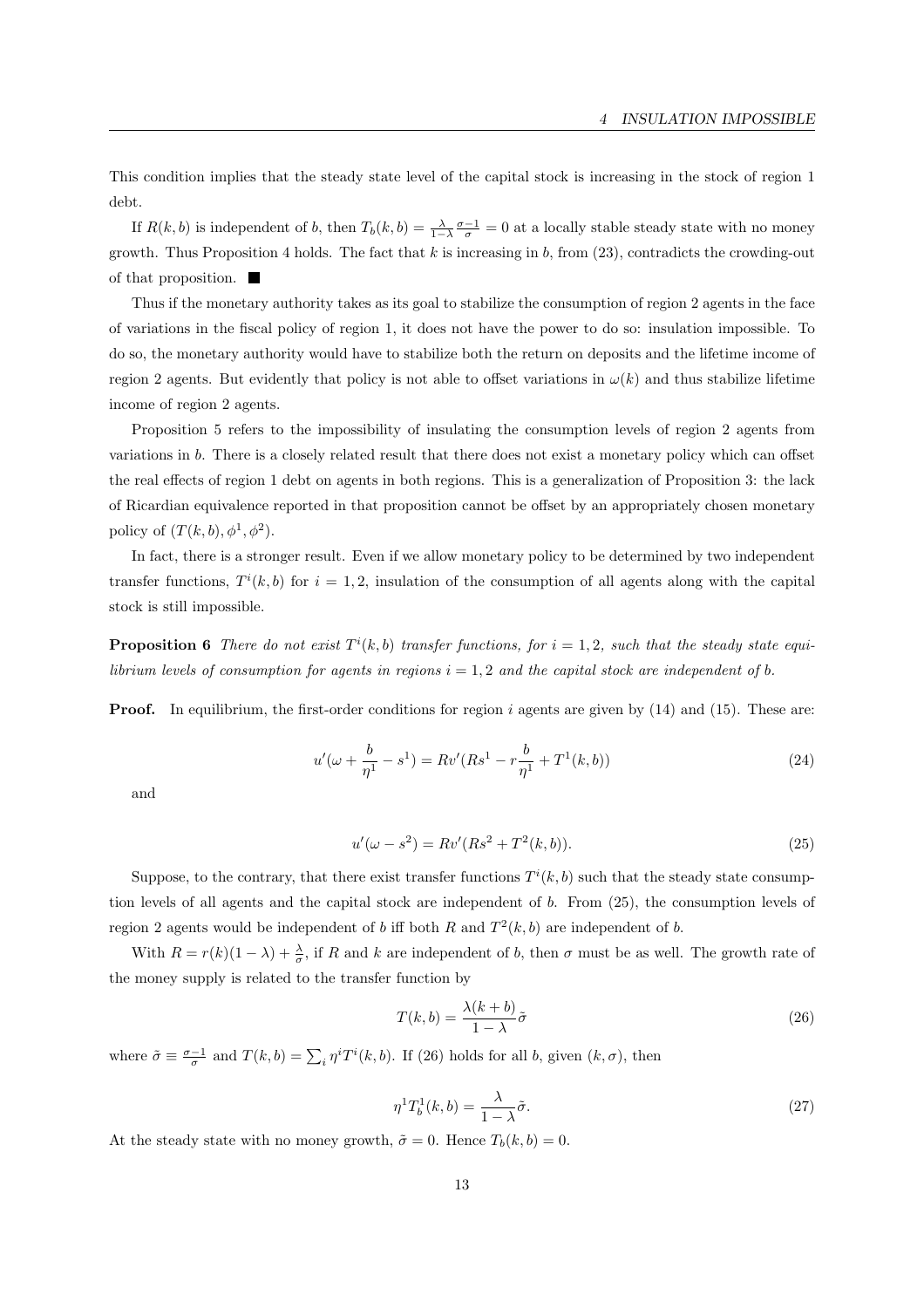For the consumption of region 1 agents to be independent of  $b$ ,  $(24)$  must hold for all  $b$ . From this condition, if  $c_y^1$  is independent of b then so must  $\frac{b}{\eta^1} - s^1$ . In order for  $c_o^1$  to be independent of b,

$$
(R - r)\frac{b}{\eta^1} + T^1(k, b)
$$
\n(28)

must be independent of  $b$ . For  $(28)$  to hold for all  $b$ , it follows that

$$
\eta^1 T_b^1(k, b) = -(R - r). \tag{29}
$$

Since the reserve requirement is binding in the steady state,  $R < r$  so  $T_b^1(k, b) > 0$ .

Equations (27) and (29) are two conditions on the derivative of the **same** transfer function in response to variations in b. These conditions are inconsistent. Thus the consumption levels of agents in both regions are not independent of b.

Taken together, Propositions 5 and 6 show that the effects of region 1 fiscal policy cannot be offset by a monetary policy rule. Essentially, even a general monetary policy rule consisting of two independent transfer functions is not enough to provide insulation. There are two spillover channels at work in a monetary union. The first one is linked to the remuneration of production factors, which depends on the amount of debt circulating in the economy. The other is linked to the monetary transfers to regional governments, associated with the implementation of a money policy rule.

A monetary rule generally depending on  $k$  and  $b$  implies transfers. There is no rule such that these transfers do not affect the macroeconomic outcome of the union and thus the welfare in any region: one spillover channel cannot be used to nullify the other one. This is the essence of the insulation impossible result.

Note that while the model is cast with only a single active region, the results reflect the marginal effects of regional debt. Thus, if the multiple regions were pursuing independent fiscal policies, our results would still hold: the monetary authority would be unable to design a transfer function to insulate agents from the fiscal policy choices of any single region.

# **5 Fiscal Policy Under Specific Monetary Policy Rules**

One might argue that a typical CB does not operate through the state contingent transfer functions studied thus far. Accordingly, we focus on some particular, more familiar, policy rules. The objective is to understand how these rules are nested in our framework and to evaluate their influence on fiscal spillovers.

The first policy rule of interest is inflation targeting. In our model, this is equivalent to fixing the growth rate of the nominal money supply. Since the level of real money demand is endogenous, this policy is not equivalent to fixing the growth rate of the real money stock. Thus, as we shall see, variations in regional debt will lead to policy responses.

The second policy rule pegs the return on deposits. While this policy has the advantage of insulating interest rates from regional debt, it has other consequences since the process of pegging an interest rate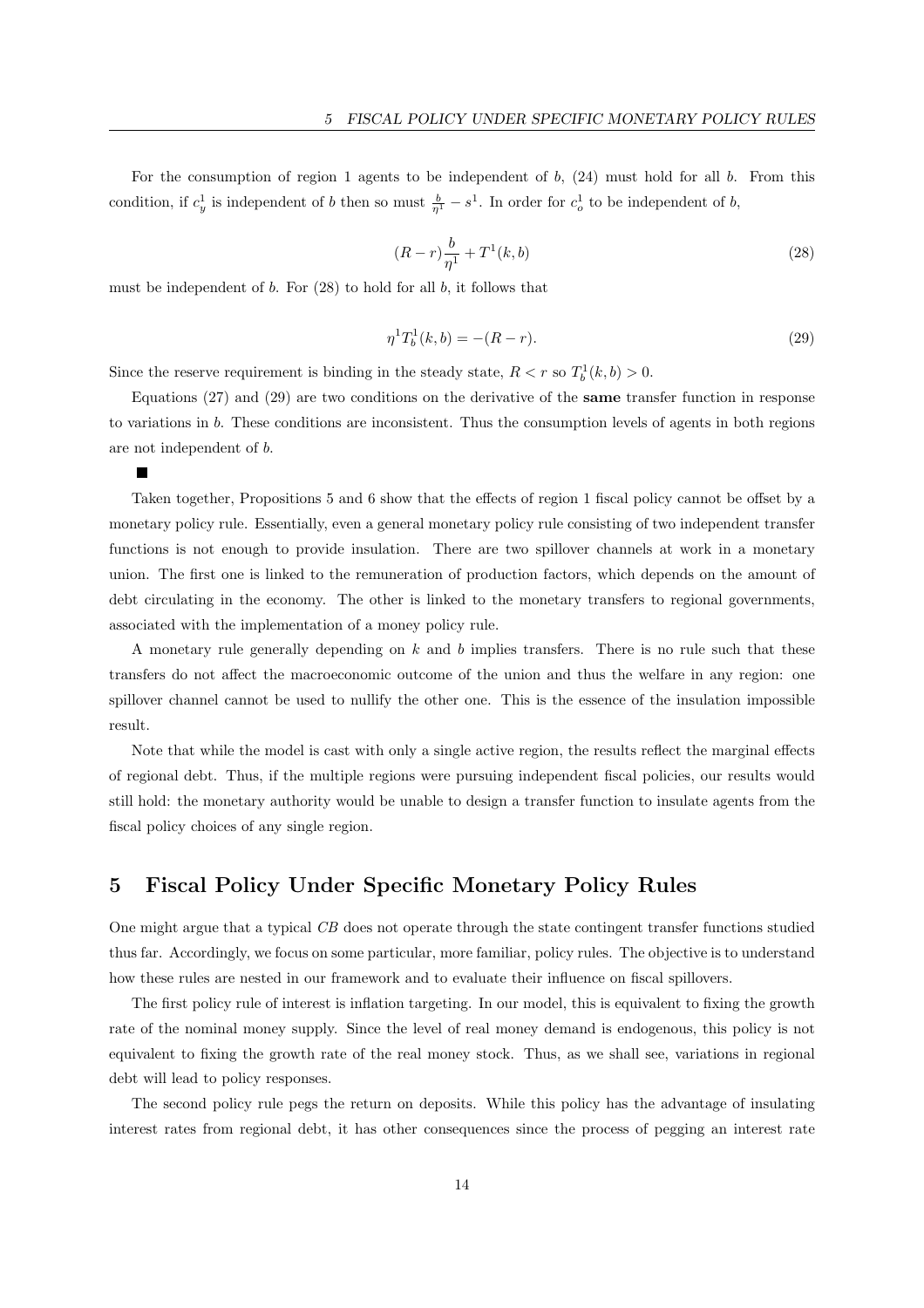requires transfers to the regional governments. By focusing on these two types of rules, we are able to highlight the indirect effects of monetary interventions.

We also look at a third policy of paying interest on reserves.<sup>14</sup> This is of interest given the importance of a binding reserve requirement for our analysis. If the payment of interest on reserves can relax the reserve requirement, then regional fiscal policy might become neutral and thus one region could be insulated from the other.

In this analysis, we continue to assume that the steady state is locally stable. In this way, our results build upon the crowding-out result of Proposition 4.

#### **5.1 Inflation Target**

In our model, an inflation target is equivalent to the choice of a fixed money growth rule, denoted a  $\sigma$  −rule. Here we assume a non-negative inflation target, in keeping with usual CB practice. We then discuss deflation below in the context of paying interest on reserves.

From (12), the transfers required to support a given growth rate in the money supply are given by

$$
T(k,b) = \lambda S \frac{(\sigma - 1)}{\sigma} = \frac{\lambda(k + b)}{(1 - \lambda)} \tilde{\sigma}
$$
\n(30)

where  $\tilde{\sigma} \equiv \frac{\sigma - 1}{\sigma}$  is the policy choice. From (30), the rate of money growth determines the transfer policy of the  $CB.^{15}$ 

For this case,  $T_k(k, b) = \frac{\lambda}{(1-\lambda)}\tilde{\sigma} > 0$ . So, as noted earlier, if the Diamond conditions for stability hold, then  $\frac{dk_{t+1}}{dk_t} \in (0,1)$  at the steady state.

With this specific policy, we find, following Proposition 4, there is crowding out:

**Corollary 1** Under a  $\sigma$  − rule with  $\tilde{\sigma} \geq 0$ , an increase in b leads to a reduction in the capital stock, an increase in the real interest rate and a reduction in the real wage.

#### **Proof.**

From (30),  $T_b(k, b) = \frac{\lambda}{(1-\lambda)}\tilde{\sigma}$ . This is positive if  $\tilde{\sigma} \ge 0$  so Proposition 4 holds.

When the monetary authority follows a constant money growth rate policy, an increase in the debt of region 1 has the traditional crowding out effect of reducing the capital stock. Though this fiscal policy of region 1 does not directly effect region 2 agents, the change in the capital stock leads to changes in real wages and interest rates. These price changes do impact on region 2 agents.

In addition, even though the CB is fixing the money growth rate, real transfers are influenced by  $(k, b)$ from (30). As a consequence, fiscal actions in region 1 impact  $(k + b)$  and thus real transfers to region 2 unless  $\phi^2 = 0$ .

Again, referring to the European experience of the post-2008 crisis, it is clear that a Central Bank which operates with an inflation target, like the ECB, may be induced to increase real transfers and thus add

<sup>&</sup>lt;sup>14</sup>We are grateful to Kevin Lansing for questions and discussions of this issue.

<sup>&</sup>lt;sup>15</sup>Importantly, this is not the same policy as  $T(b, k) \equiv 0$ , except when  $\sigma = 1$ . Else, a fixed money growth rule creates new money and the level of real transfers depends on  $(k, b)$ .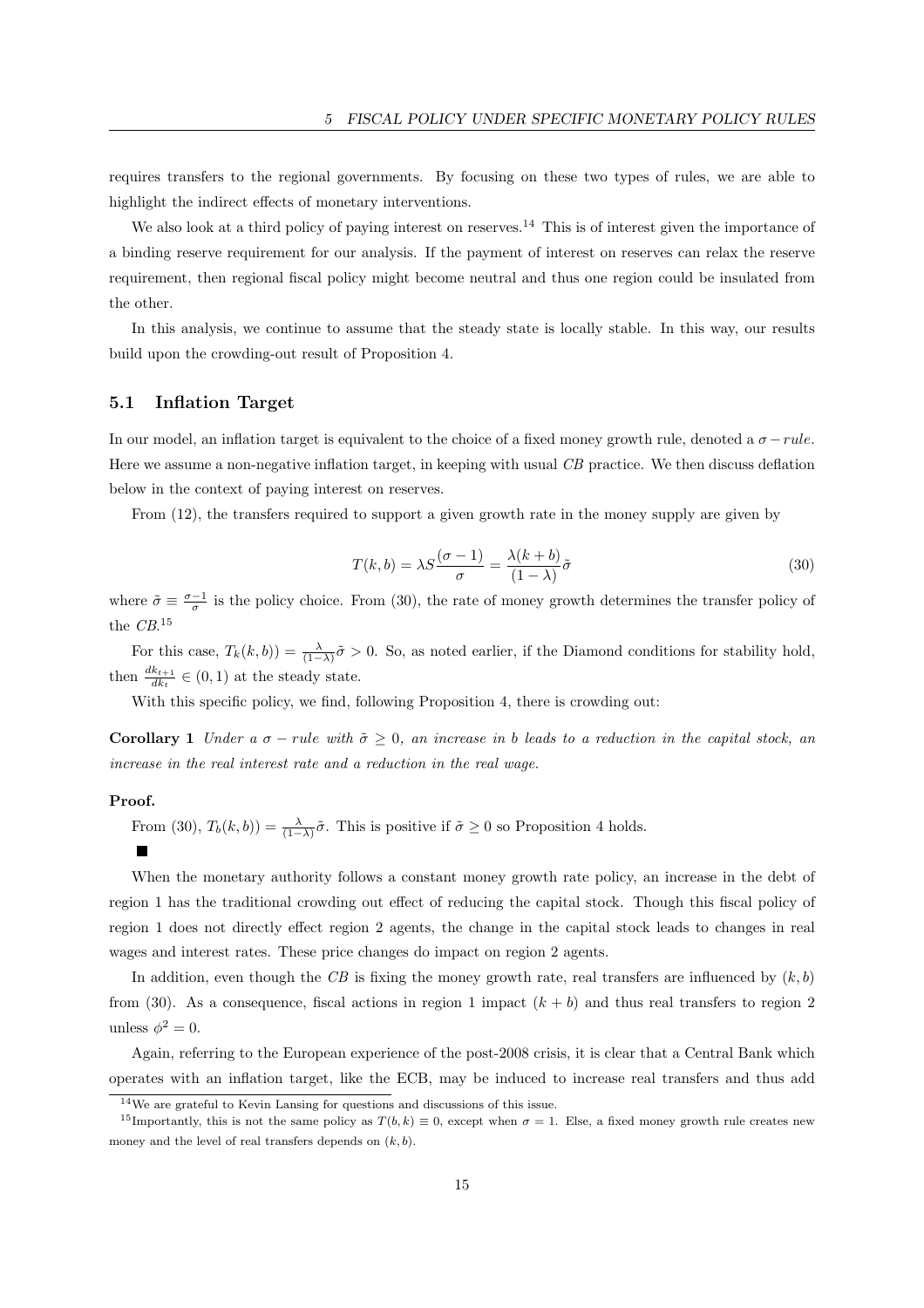liquidity when a country raises its level of public expenditures and indebtedness for stabilization purposes. This is what has happened in 2009 and 2010 when European countries benefited de facto from large ECB purchases of bonds of various countries, as part of its quantitative easing program.

In our model, if  $(k + b)$  is increasing in b, then an increase in b will, from (30), increase real transfers. Thus a commitment by the CB to an inflation target does not preclude state dependent variations in real transfers which accommodate fiscal expansions.

Another avenue is through increased demand for real money balances due to increased uncertainty in the intermediation process. In this case, a fixed nominal money growth target will imply a higher level of real transfers. The CB will again be accommodating even though it operates with an inflation target.

### **5.2 Interest Rate Targets**

To eliminate this fiscal interaction, a  $CB$  may choose to peg an interest rate, denoted  $R - rule$ . The value of a peg may be to insulate interest rates from the effects of regional debt. This type of policy is often thought of as the monetization of debt. While the CB can certainly act to offset the effects of regional debt on interest rates, it is not be able to insulate region 2 agents from region 1 fiscal policy.

In this economy there are a number of candidate interest rates to target. We start with a peg of the real return on saving and then discuss alternatives.

#### **5.2.1 Pegging the Real Return on Deposits**

We consider a CB policy to peg the interest rate on deposits, R, by making money transfers to the region 1 government. With this policy the central bank is indeed "weak": it is forced to respond to the fiscal policy of region 1.

To understand this policy, recall that in equilibrium the return  $R$  is given by

$$
R = r(k)(1 - \lambda) + \frac{\lambda}{\sigma}.\tag{31}
$$

If the CB pegs R, then the rate of money growth is set such that  $(31)$  holds for all k. This makes the rate of money growth dependent on k but independent of b. From  $(30)$ , CB transfers are then determined by the  $\sigma(k)$  rule that pegs R.

**Corollary 2** Under a R − rule pegging R, if  $\tilde{\sigma} \geq 0$ , an increase in b leads to a reduction in the capital stock and an increase in the rate of inflation.

#### **Proof.**

From (30),  $T_b(k, b) = \frac{\lambda}{(1-\lambda)}\tilde{\sigma}$  since  $\tilde{\sigma}$  does not vary with b. This is positive if  $\tilde{\sigma} \geq 0$  so Proposition 4 holds. Hence as *b* increases, *k* falls.

The reduction in  $k$  leads to an increase in  $r$ . In order for  $R$  to remain unchanged, the rate of money creation must be higher, from (31). In steady state, the rate of inflation will be higher.  $\blacksquare$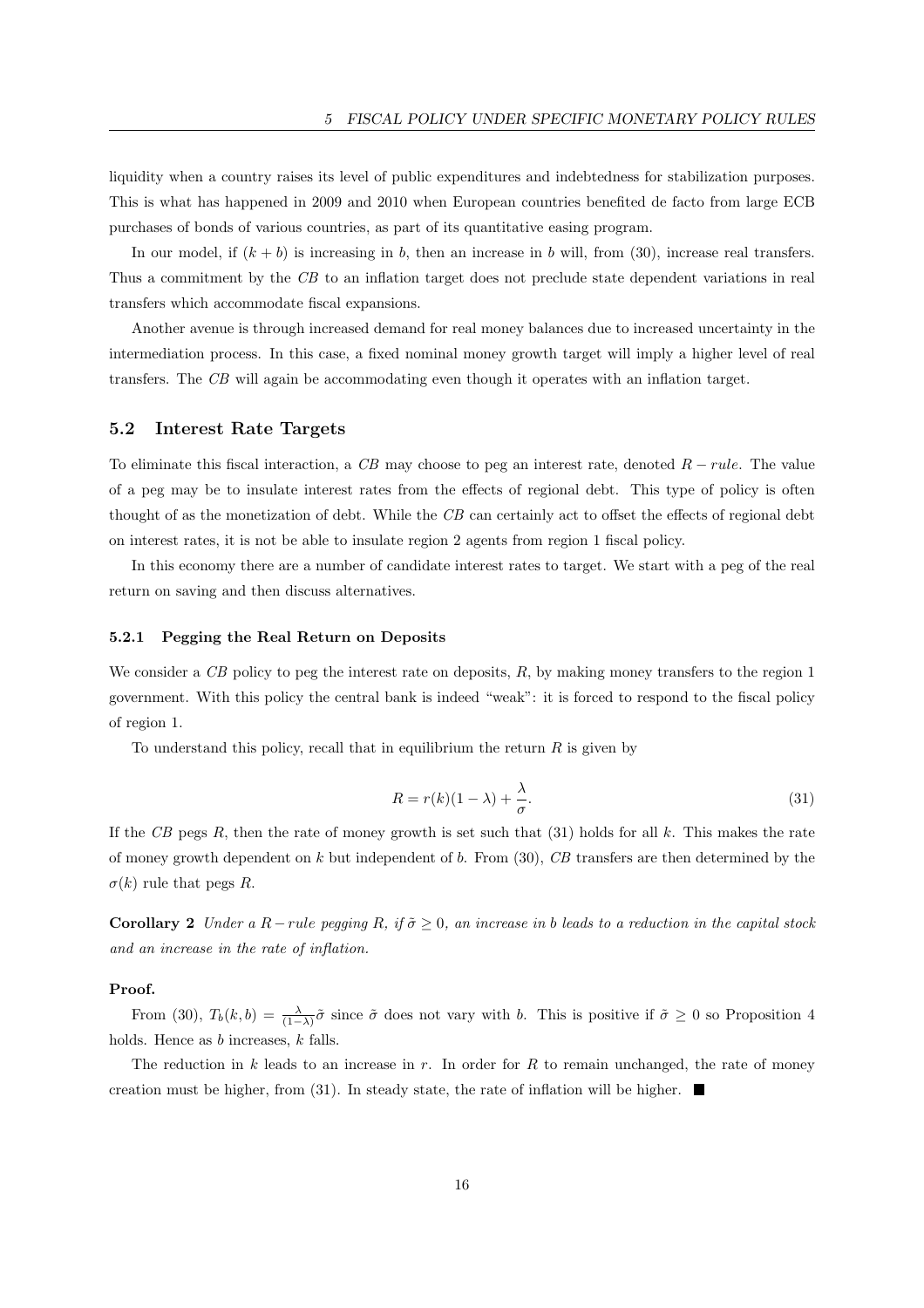Under this monetary policy rule, region 1 debt affects both the capital stock and the rate of inflation. Increased debt of region 1 is inflationary. The inflation is caused by the response of the CB to the increased interest rate caused by the debt of a region.

In this case, region 1 debt spills over to region 2 agents through two channels: the direct effect of  $b$  on  $k$  and the induced transfers from the CB. Though the pegging of  $R$  does not neutralize the effects of region 1 debt on region 2 households, it can isolate those effects. This policy insulates the agents in region 2 from the inflation tax induced by the fiscal policy of region 1.

Region 2 can be further insulated if  $\phi^2 = 0$  so that all transfers go to the region 1 government. This restriction along with the pegging of  $R$  implies that region 2 agents are affected by  $b$  only through equilibrium wages. Once R is set, the consumption of region 2 agents solves (6) with  $c_y^2 = \omega(k) - s^2$  and  $c_o^2 = Rs^2$ . While variations in  $\frac{b}{n^1}$  will induce a response by the monetary authority, the consumption levels in region 2 are not influenced by the inflation tax since R is independent of  $\frac{b}{n^1}$  and  $\phi^2 = 0$ . As before, the wage of region 2 agents in youth will be affected by  $k$ .

Consider the case of countries in a monetary union experiencing increased risk premia (like Greece, Spain and Portugal after 2008). While the basis for the increase in premia is outside of our model, the response of a CB intent on pegging the real interest rate would be to let the rate of inflation increase in order to bring real rates back to the target. In this sense, the model would again predict an accommodating response by the CB.

#### **5.2.2 Pegging the Return on Capital**

We focused on the peg of  $R$  since that policy provides insulation from the inflation tax for region 2 agents from the policy of region 1. It does so by fixing the return on saving. But, as we have seen, the level of capital and hence the wage rate varies with region 1 debt.

Alternatively, the CB could take action to peg  $r$ . In this case, the capital stock will clearly be independent of b. But there are other effects of changes in b.

**Proposition 7** Under a  $R$  − rule pegging r, k is independent of b. Further, increases in b will increase the return on saving and lower the rate of inflation.

#### **Proof.**

If the CB pegs the real return on capital, this implies that the capital stock and thus wages are independent of the fiscal policy in region 1. This insulates region 2 from any effects of region 1 debt on the capital stock and thus on wages. But, in order for the increased region 1 debt to be purchased, the return on saving, R, must increase. Given a fixed  $r$ , the increase in R arises from a lower rate of inflation and thus a lower rate of money creation. This lower inflation and higher R will impact on region 2 agents.  $\blacksquare$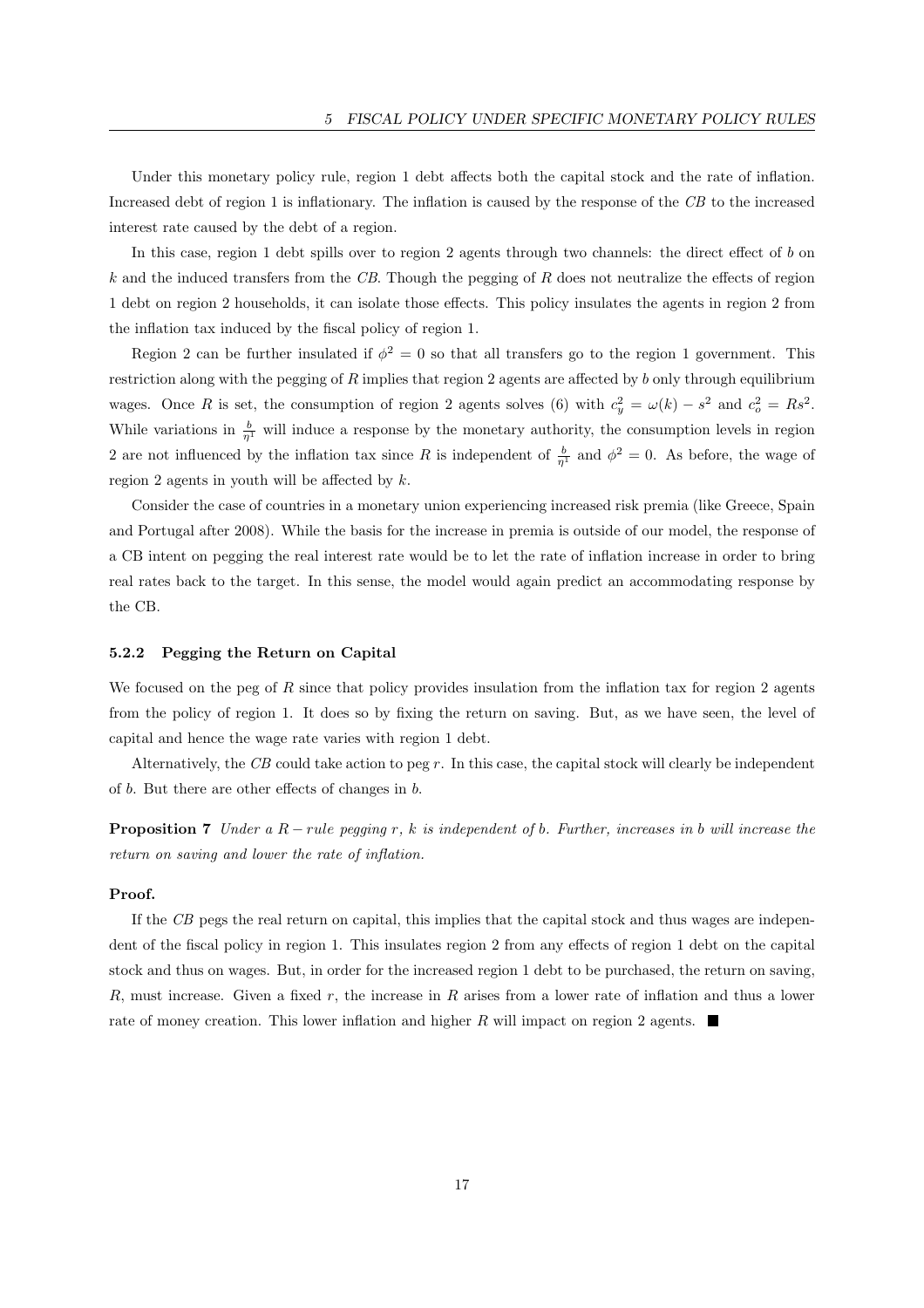#### **5.3 Relaxing the Reserve Requirement**

Given that the fiscal policy of region 1 matters only if the reserve requirement binds, it is natural to consider monetary policy rules which relax the reserve requirement.<sup>16</sup> Equivalently, one can look at policies such that the rate of deflation is large enough to equalize the rates of return on money and capital.

While it is beyond the scope of this paper to undertake a complete analysis of the equilibria with interest on reserves, our discussion serves two purposes. First, we argue that a policy of paying interest on reserves fits into our general framework. Second, we can extend our results on insulation impossible to conclude that the payment of interest on reserves is not sufficient to neutralize the fiscal policy of region 1.

Suppose the CB chooses to pay a nominal interest of  $\rho$  on reserves. Following Freeman and Haslag (1996), we assume that the interest paid to the intermediaries is financed through taxation. In our setting with regional governments, the CB "taxes" the regional governments to finance interest on reserves through the transfer function,  $T(k, b)$ . The regional governments pass these obligations to the households.

With this modification to our model, the interest rate paid to depositors is given by:

$$
R(k,b) = (1 - \lambda)r(k) + \lambda \frac{(1 + \rho)}{\pi}.
$$
\n
$$
(32)
$$

In steady state, the CB pays out interest of  $\rho\lambda S$ , as  $\lambda S$  is real money demand by the intermediaries as  $S \equiv \sum^{i} \eta^{i} s^{i}$  is total saving. Thus the total tax levied on the regional governments must be enough to finance this transfer (which is actually a tax since it is negative),  $T(k, b) = -\rho\lambda S$ . The tax depends on  $(k, b)$  since total savings,  $S = \frac{k+b}{1-\lambda}$ , implying  $T(k, b) = -\rho \lambda \frac{k+b}{1-\lambda}$ .

The budget constraints of the regional governments are modified to

$$
r\frac{b}{\eta^1} = \tau_o^1 - \phi^1(\rho \lambda \frac{k+b}{1-\lambda})
$$
\n(33)

and

$$
\phi^2(\rho \lambda \frac{k+b}{1-\lambda}) = \tau_o^2. \tag{34}
$$

These constraints are the same as (8) and (9) except that now there is a transfer from the regional governments to the CB in order to finance the interest payment on reserves. Of course, as indicated by these two budget constraints, the tax on the regional government by the CB appears as a tax on old households, as in Freeman and Haslag (1996).

With these flows, the steady state consumption of old agents in regions 1 and 2 become:

$$
c_o^1 = s^1 R - \frac{br}{\eta^1} - \frac{\phi^1}{\eta^1} T(k, b) = s^1 R - \frac{br}{\eta^1} - \frac{\phi^1 \rho \lambda S}{\eta^1}
$$
\n(35)

and

$$
c_o^2 = s^2 R - \frac{\phi^2}{\eta^2} T(k, b) = s^2 R - \frac{\phi^2 \rho \lambda S}{\eta^2}.
$$
 (36)

<sup>16</sup>We are grateful to Kevin Lansing for discussions leading to the development of this section.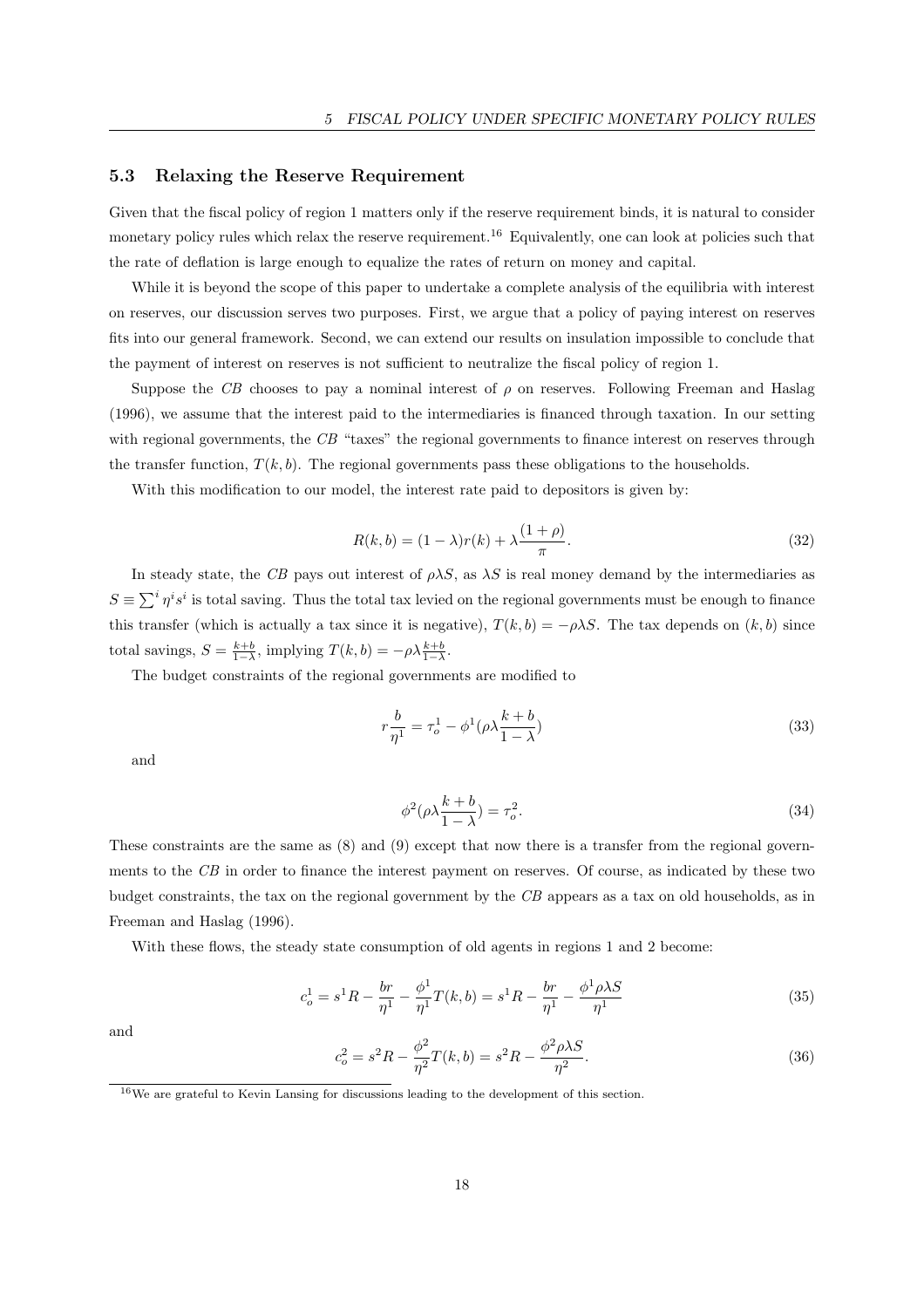These consumption levels in old age have the same structure as consumption in old age in (14) and (15). There is only a difference in the sign of the transfer since the transfer is from the households to the regional government and then to the CB.

Since  $T(k, b) = -\rho \lambda \frac{k+b}{1-\lambda}$ , except for the sign of the transfer, the monetary transfers underlying the payment of interest on reserves fits into our general framework. In fact, the allocation is analogous to one with a negative inflation target, i.e. deflation.<sup>17</sup>

In addition, we can extend the logic of Freeman and Haslag (1996) to understand the properties of the equilibrium with interest on reserves. One of the interesting points in Freeman and Haslag (1996) is that the choice of the interest rate on reserves has a substitution but no income effect. This is because the payment of interest on reserves eventually flows to the same households who pay the tax to finance this payment. In the multiple region economy, there is the potential for redistribution because of the sharing of the tax obligation through  $(\phi^1, \phi^2)$ .

Finally, the payment of interest on reserves is not enough to "undo" the reserve requirement and return to the case of a non-binding constraint. Even in the one region model of Freeman and Haslag (1996), if the government pays interest on reserves equal to the return on physical capital, thus appearing to overcome the reserve requirement, the tax obligation of the household's reflects the reserve requirement. So, in the end, the allocation is still not identical to that arising from a model without any reserve requirement.

For our multi-region model, the analogue of that result is that insulation is not possible, even with the payment of interest on reserves. We see that from the fact that our earlier results, Propositions 5 and 6, cover this policy as well.

## **6 Market Segmentation**

Our model economy has thus far assumed the free flow of capital and intermediated activity across the regions. We have focused on how the design of monetary policy influences spillovers across regions. It is interesting to study the interrelationship between fiscal spillovers and market segmentation in which there are barriers to the flows of financial and physical capital. As we shall see, these barriers can themselves provide some insulation and can also influence the impact of monetary policy.

#### **6.1 Financial Market Segmentation**

From Corollaries 1 and 2, it appears that a peg of the return on deposits limits the fiscal spillovers compared to a  $\sigma$  – rule. The point of this section is to illustrate that those results are quite sensitive to the assumed capital market structure. To make this point, we consider an extreme version of our multi-region economy in which a subset of agents hold money directly, rather than going to the intermediary.

In particular, we assume that only region 1 agents have access to intermediaries. Region 2 agents just hold money. This can be rationalized through the existence of costs of accessing intermediaries which differ

<sup>&</sup>lt;sup>17</sup>One can formally show the equivalence of the outcomes under deflation and the payment of interest on reserves in this environment.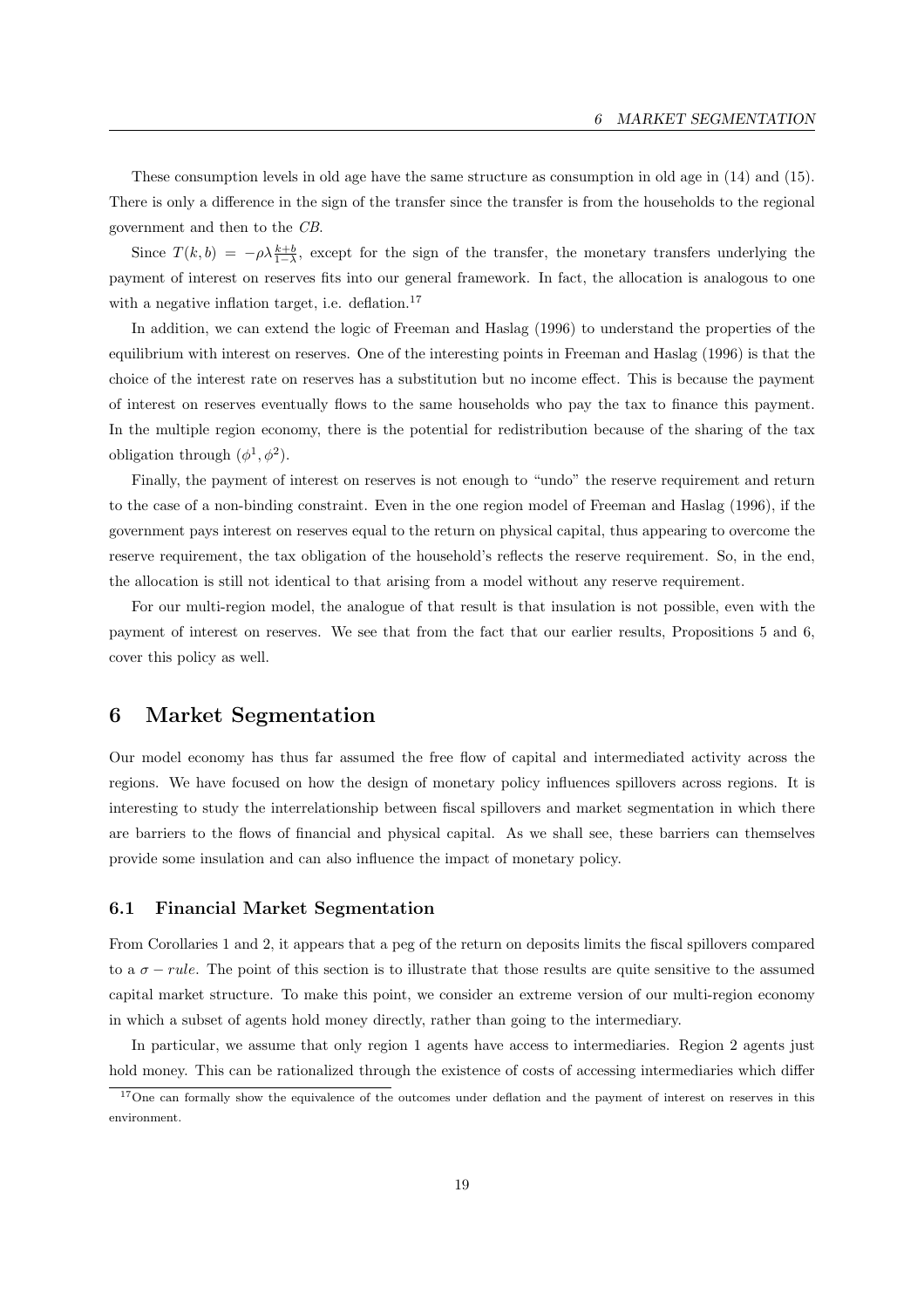across regions.<sup>18</sup>

The key finding here is that the insulation from the inflation tax through the  $R - rule$  disappears. That is, the inflation induced by fiscal policy in region 1 is passed onto region 2 agents. In contrast, a  $\sigma$  − rule limits the spillover to the effect of region 1 fiscal policy on real wages.

Region 1 agents have the same budget constraints and hence the same first-order conditions as earlier. So, (6) continues to hold for region 1 agents. Inserting the government and intermediary constraints into the budget constraints of the private agents, we can determine equilibrium consumption levels. For region 1 which has an active fiscal authority, we again find

$$
c_y^1 = w - \frac{k + \lambda b}{(1 - \lambda)\eta^1} \qquad c_o^1 = \frac{k}{(1 - \lambda)\eta^1}R - \frac{b}{\eta^1}\lambda\tilde{\pi} + T^1. \tag{37}
$$

For region 2 agents, their first order condition is

$$
u'(w - s^2) = \tilde{\pi}v'(s^2\tilde{\pi} + T^2(k, b)).
$$
\n(38)

Here  $\tilde{\pi} = \frac{1}{\pi}$  is the inverse of the inflation rate. For region 2 agents,  $s^2$  is just their real money demand. The consumption levels of region 2 agents are given in (38).

**Fixed Money Growth** Under a  $\sigma$  − rule, the money supply grows at a constant rate and this determines the transfer function  $T(k, b)$ . With  $\lambda > 0$ , it is not possible to satisfy (37) with a fixed value of k as b varies. That is, b matters for equilibrium allocations here, as in Proposition 4.

Looking at the consumption levels in (38), region 2 agents are insulated from the effects of region 1 fiscal policy on the return to their saving. That is, by fixing the money growth rate the CB is fixing the inflation rate which is the return on saving of region 2 agents. As was the case under the  $R - rule$  before, the real wage is influenced by b. Further, unless  $\phi^2 = 0$ , region 2 agents will be directed affected by the transfers of the CB. Thus when region 2 agents hold only real money balances, the  $\sigma$  – rule rule partially insulates them from region 1 fiscal policy.

**Pegging the Return on Deposits** If the CB pegs the interest rate on deposits, agents in region 2 will pay the inflation tax. The interest rate is again given by  $R = (1 - \lambda)r(k) + \lambda\tilde{\pi}$ . As before, if b increases, k must fall given R. This will increase r and hence  $\tilde{\pi}$  will be lower to keep R fixed so  $\pi$  will be higher.

The inflation has a welfare effect on region 2 agents since they hold money as a store of value. An increased deficit in region 1 induces an inflation tax on region 2. This effect comes on top of the effects of b on the wage and the interest rate.

<sup>&</sup>lt;sup>18</sup>Allowing access to both forms of savings by some agents in both regions is also of interest. One could also imagine a model with endogenous market segmentation along the lines of Chatterjee and Corbae (1992). Regions may differ in terms of access to intermediaries as well as in the distribution of income within a region. Both of these factors would influence the return to holding money versus deposits. The regions with higher costs of intermediation and lower levels of income would have more money holders and thus would be more exposed to regional fiscal policy that induces inflation.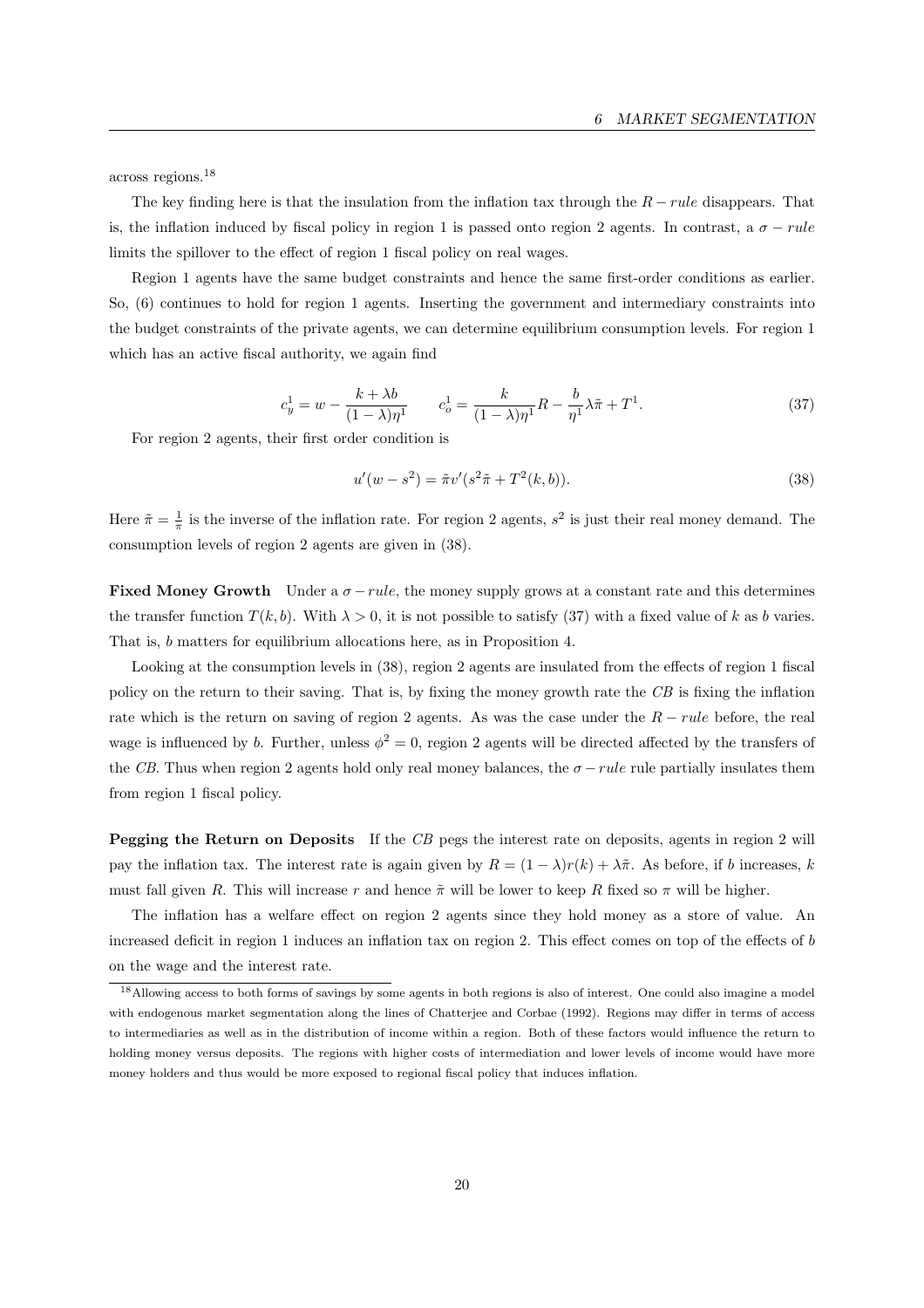#### **6.2 Complete Segmentation within a Monetary Union**

We can also study an extreme case in which there are no physical capital flows, no flows of goods and no intermediary flows between the regions. Then the only link between agents in the different regions is a common currency.

With region specific capital stocks, the CB transfer function would be written as  $T(k_1, k_2, b)$ . In this way the transfers to each of the regions would depend on the bonds issued by region 1 and the capital stocks of the two regions.

With this economic structure, the only effects of region 1 fiscal policy on region 2 agents would be through the effects of b on  $T(\cdot)$ . The insulation of region 2 agents could arise from the adoption of a monetary policy which provided no transfers to region 2 agents:  $\phi^2 = 0$ . It could also arise if the transfer function for region 2 was by design independent of the capital stock in region 1. If, to the contrary, the CB undertook a policy to stabilize interest rates in the federation, then fiscal spillovers could reemerge.

# **7 Conclusion**

This paper studies the contribution of monetary policy to the interactions of regional fiscal policies. In the presence of frictions, modeled here as a reserve requirement, the fiscal policy decisions of one region will generally affect relative prices, and thus spillover to other regions.

Propositions 5 and 6 indicate there will not exist a CB policy which can insulate agents in the two regions from the fiscal policy of region 1. A key to these results is that any attempt to offset the fiscal policy of one region requires active intervention of the CB through transfers. Even if the CB succeeds in offsetting the effects of one region's fiscal policy on interest rates and/or wages, the required intervention will create income effects through transfers.

Under some conditions stipulated in Proposition 4, increased debt by region 1 leads to lower capital economy wide. These effects impact on the wages and interest rates of region 2 agents.

The exact nature of the spillover is influenced by monetary policy. This is brought out by our analysis of three leading policies: fixing the growth rate of the nominal money supply, pegging an interest rate or paying interest on reserves. Paradoxically, some rules that appear to be 'accommodating' and responsive to fiscal actions of regional governments, actually mitigate these spillovers. As we have seen, a monetary rule that pegs the interest rate may partially insulate one region from another. This insulation happens despite the fact that the monetary authority is using an inflation tax to peg a real interest rate.

We have briefly highlighted the fact that the insulating properties of monetary policy depend on asset market participation of agents. We leave to future research more general study of fiscal and monetary interactions when asset market participation is endogenous.

Our analysis has focused on steady states. As in Smith (1994), the choice of rules may also have interesting implications for local dynamics.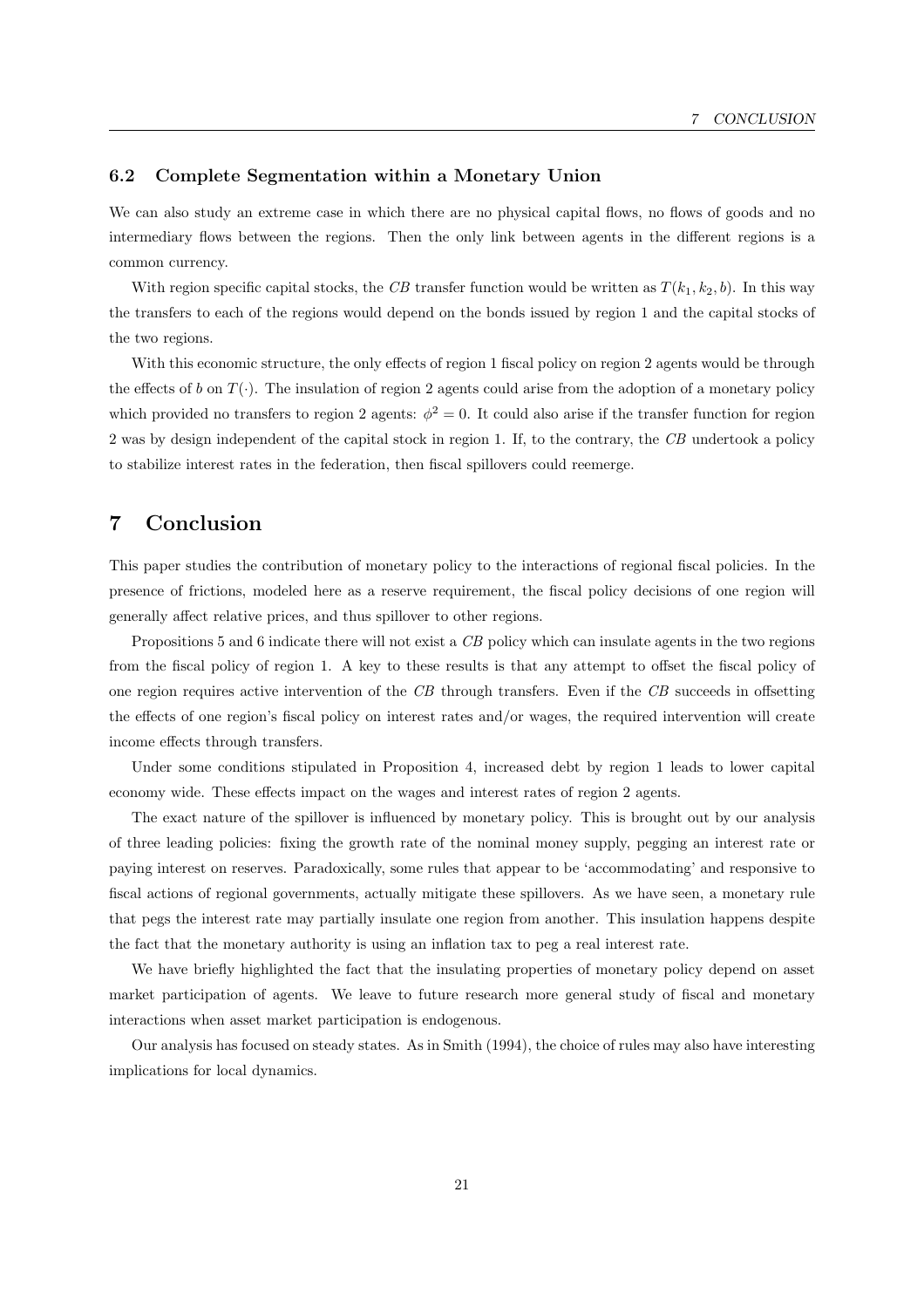# **References**

- CHATTERJEE, S., AND D. CORBAE (1992): "Endogenous Market Participation and the General Equilibrium Value of Money," Journal of Political Economy, 100(3), 615–46.
- Cooper, R., H. Kempf, and D. Peled (2008): "Is it is or is it Ain't my Obligation? Regional Debt in a Fiscal Federation," International Economic Review, 49(4), 1469–1504.
- (2010): "Regional Debt in a Monetary Union: Is it Inflationary?," European Economic Review, 54, 345–58.
- DIAMOND, P. (1965): "National Debt in a Neoclassical Growth Model," American Economic Review, 55(5), 1126–50.
- FREEMAN, S., AND J. H. HASLAG (1996): "On the optimality of interest-bearing reserves in economies of overlapping generations," Economic Theory, 7, 557–565.
- KEHOE, P. (1987): "Coordination of Fiscal Policies in a World Economy," Journal of Monetary Economics, 19, 349–76.
- Smith, B. (1994): "Efficiency and Determinacy of Equilibrium under Inflation Targeting," Economic Theory, 4(3), 327–44.